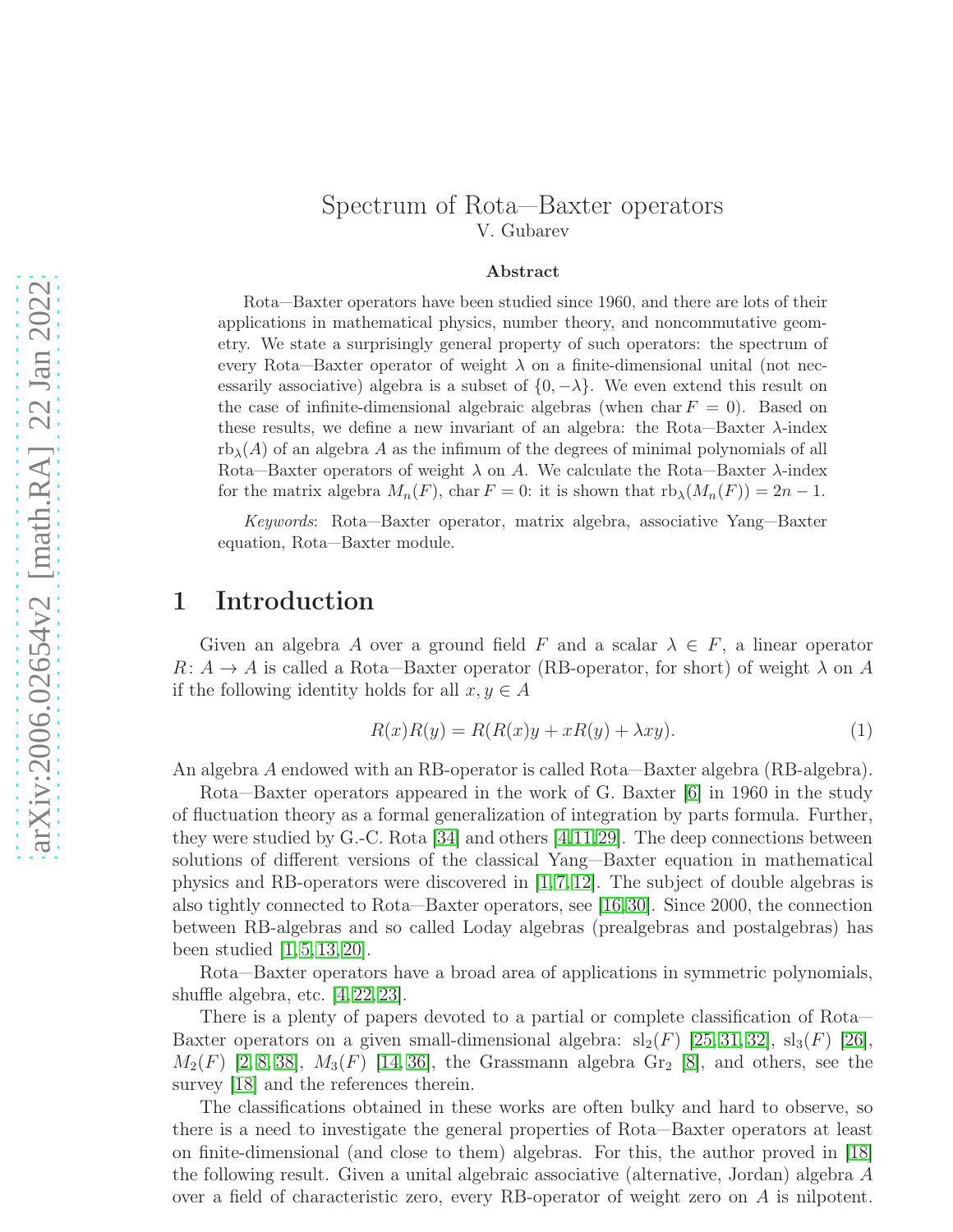Moreover, if A is algebraic of a bounded degree, then there exists N such that  $R^N = 0$  for every RB-operator R of weight zero on A. (By an algebraic algebra in the nonassociative case we mean such an algebra that its every finite subset generates a finite-dimensional subalgebra.)

The statement above leads to a new invariant of an algebra A: the Rota—Baxter index  $(RB\text{-index})$  rb $(A)$  defined as the upper bound of nilpotency indices of all RB-operators of weight zero on A. This invariant was calculated for different finite-dimensional alge-bras [\[17,](#page-21-10) [18\]](#page-21-9), including the matrix algebra  $M_n(F)$ .

Now, we prove that the spectrum of a Rota—Baxter of nonzero weight  $\lambda$  on a finitedimensional unital (or algebraic unital over a field of characteristic zero) algebra is a subset of  $\{0, -\lambda\}$ . The technique of the proof is quite different from the previous one. Moreover, we avoid the two conditions from the result from [\[18\]](#page-21-9) for the case  $\lambda = 0$ . Firstly, we remove the restriction on a variety of algebras, i. e., we do not assume that A is associative, alternative, or Jordan. Secondly, we state the result in the case of a field of any characteristic. Note that the proofs in the case of positive characteristic is very unlike the proof when char  $F = 0$ .

Before stating the main result of the work, we need a new definition. Given an algebra A, denote the set of all RB-operators of weight  $\lambda$  on A by  $RB_{\lambda}(A)$ . Define the Rota—Baxter  $\lambda$ -index (RB( $\lambda$ )-index) of A as

 $\text{rb}_\lambda(A) = \min\{n \in \mathbb{N} \mid \text{for all } R \in \text{RB}_\lambda(A) \text{ exists } k : R^k(R + \lambda \text{id})^{n-k} = 0\}.$ 

If such a number does not exist, then put  $rb_{\lambda}(A) = \infty$ .

If  $\lambda = 0$ , then  $rb_0(A)$  coincides with the earlier defined Rota—Baxter index rb(A) [\[18\]](#page-21-9).

In §3 (Theorem 1, over a field of characteristic zero) and in §4 (Theorem 2, over a field of positive characteristic), we prove

**Main Theorem.** Let A be a finite-dimensional unital algebra over a field  $F$ . Let us fix  $\lambda \in F$ .

a) Given an RB-operator R of weight  $\lambda$  on A, there exist  $k, l \geq 0$  such that  $R^k(R + \lambda)$  $\lambda$ id)<sup>*l*</sup> = 0. In particular, Spec (*R*) ⊂ {0, - $\lambda$ }.

b) There exists a natural n such that for every RB-operator R of weight  $\lambda$  on A one can find  $0 \le k \le n$  such that  $R^k(R + \lambda id)^{n-k}(1) = 0$  holds. Moreover,  $rb_{\lambda}(A) \le 2n$ .

When char  $F = 0$ , the part a) of the Theorem holds even if A is algebraic (see §3).

In §5 (Theorem 3), we state another important property of Rota—Baxter operators. Given a unital algebraic algebra A and an RB-operator R of nonzero weight on  $A$ , the minimal polynomial of the element  $R(1)$  has no multiple roots. This result allows us to rethink two of the three main results from [\[18\]](#page-21-9). One of them said that every Rota— Baxter operator of nonzero weight on the Grassmann algebra is splitting. Another one was diagonalizibilty of  $R(1)$  for an RB-operator R of nonzero weight on the matrix algebra  $M_n(F)$  over a field of characteristic zero. Now, we clarify the common nature of both these results, which concerns the minimal polynomial of  $R(1)$ .

In §6, we compute the Rota—Baxter  $\lambda$ -index for different algebras: a sum of fields, the matrix algebra  $M_n(F)$ , its subalgebra  $t_n(F)$  of not strictly upper-triangular matrices, the simple Jordan algebra  $J_n(f)$  of a nondegenerate symmetric bilinear form f, and the matrix (split) Cayley—Dickson algebra  $C(F)$ .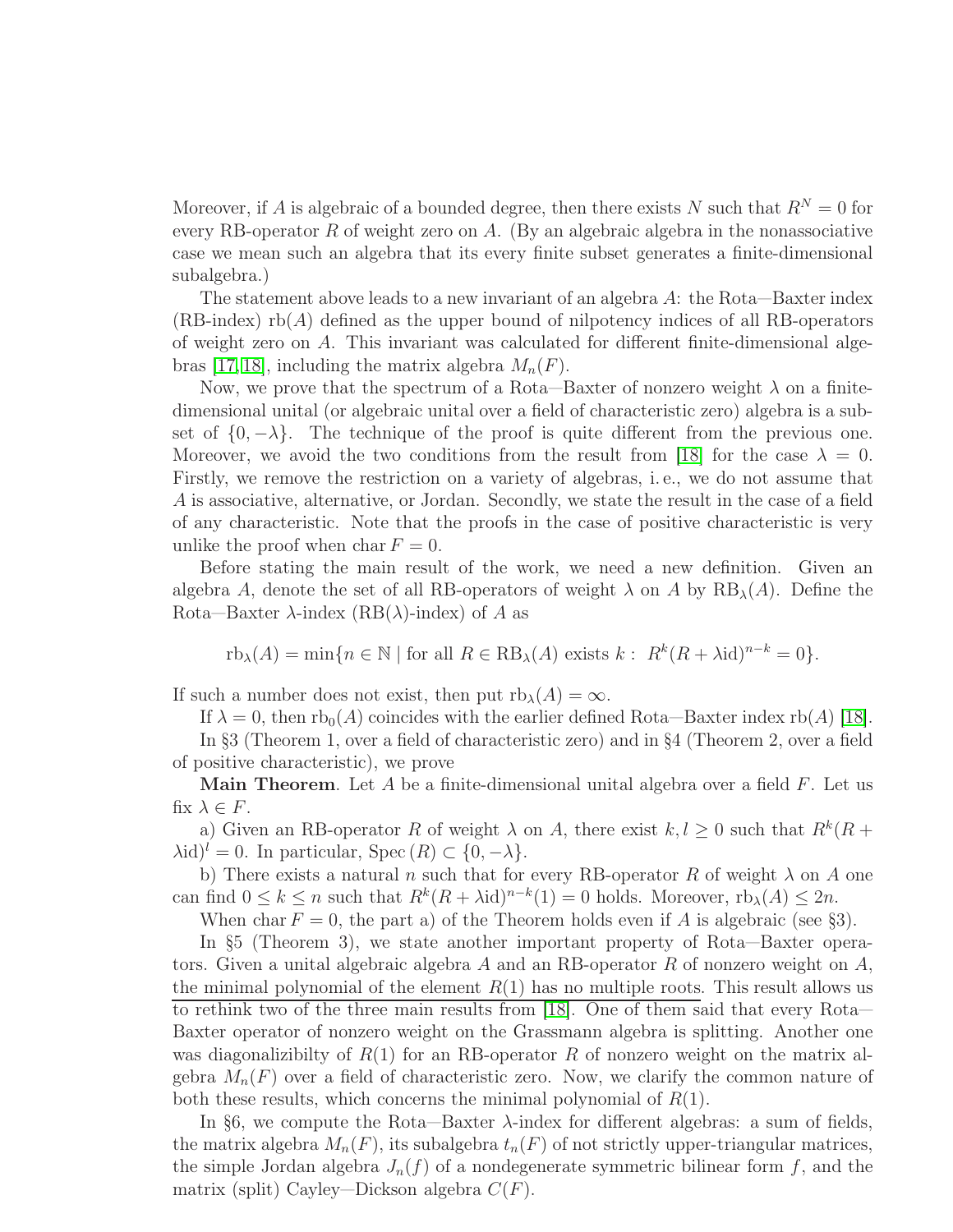Table: the Rota—Baxter  $\lambda$ -index of different algebras

| Algebra                             | Field                                 | rb <sub>0</sub>                                      | $rb_{\lambda}, \lambda \neq 0$                                                                                          |
|-------------------------------------|---------------------------------------|------------------------------------------------------|-------------------------------------------------------------------------------------------------------------------------|
| $F^n$                               | any                                   |                                                      | $\,n$                                                                                                                   |
| $M_n(F)$                            | $char(F) = 0$                         | $2n-1$                                               | $2n-1$                                                                                                                  |
| $t_n(F)$                            | $char(F) = 0$                         | n(?)                                                 | $2n-1$                                                                                                                  |
| $\mathrm{Gr}_n$                     | $char(F) = 0$                         |                                                      |                                                                                                                         |
| $J_n(f)$                            | $F=F$ , char $(F)\neq 2,3$            | $\begin{cases} 2, & n = 3 \\ 3, & n > 3 \end{cases}$ | $\begin{array}{cc} 2, & 2 \nmid n \\ 3, & 2 \mid n \end{array}$                                                         |
| C(F)                                | $\overline{F}=F$ , char $(F)\neq 2,3$ |                                                      |                                                                                                                         |
| $A = \bigoplus M_{n_i}(F)$<br>$i=1$ | $char(F) = 0$                         |                                                      | $\boldsymbol{k}$<br>2 $\max_{i=1,\dots,k} \{n_i\} - 1$ (?) $\Big \sum_{i=1}^n n_i + \max_{i=1,\dots,k} \{n_i\} - 1$ (?) |

Let us collect all results obtained earlier (see [\[8,](#page-20-10)[17,](#page-21-10)[18\]](#page-21-9)) and in the current work about  $RB(\lambda)$ -index of particular algebras in the following table (see the next page). By  $Gr_n$  we denote the Grassmann algebra of a vector space  $V = \text{Span}\{e_1, \ldots, e_n\}$ . The sign "(?)" denotes the hypothesis, see Conjectures 1 and 2 in §6.2.

In §7, we apply the Main Theorem for Rota—Baxter modules (§7.1) and parameterized Rota—Baxter operators (§7.2).

In §7.3, we generalize the construction which is already known for different varieties of algebras [\[10,](#page-20-12)[22,](#page-21-3)[27\]](#page-21-11). Given an algebra A of a variety Var and an RB-operator R on A, one get a countable sequence of algebras  $A_i$  belonging to the same variety Var. Moreover, all of  $A_i$  considered with R are Rota—Baxter algebras.

We also apply the Main Theorem to state the structure of the limiting algebra  $A_{\infty}$ (see §7.3).

At the end of Introduction, let us clarify other applications of the stated spectral results about Rota—Baxter operators on unital algebras including the results obtained after the work appeared on arxiv.org.

The knowledge of the spectrum of an RB-operator on a given finite-dimensional unital algebra A really helps to classify all RB-operators on it. As a consequence, we may list all possible Jordan forms of RB-operators and then consider such forms case-by-case.

The spectral results have been already applied for the classification of RB-operators on the following algebras,

- the simple Jordan superalgebra  $D_t$  [\[9\]](#page-20-13),
- Jordan algebras of dimension 2 and 3 [\[37\]](#page-22-3).

Another conclusion of the obtained theory is the following: RB-operators on which the maximal value of the Rota—Baxter  $\lambda$ -index on A is reached are of special interest. In [\[15,](#page-20-14) [19\]](#page-21-12), Rota—Baxter operators  $R_n(\lambda)$  of weight  $\lambda$  on the matrix algebra  $M_n(F)$ providing the maximal value  $rb_{\lambda}(M_n(F)) = 2n-1$  were put into the machinery connecting them and double Lie algebras. As an outcome, for  $\lambda = 0$ , the first simple double Lie algebra was found. For  $\lambda \neq 0$ , the example of almost simple  $\lambda$ -double Lie algebra was constructed. The Main Theorem was applied in [\[15\]](#page-20-14) to prove that there are no simple finite-dimensional  $\lambda$ -double Lie algebras for nonzero  $\lambda$ .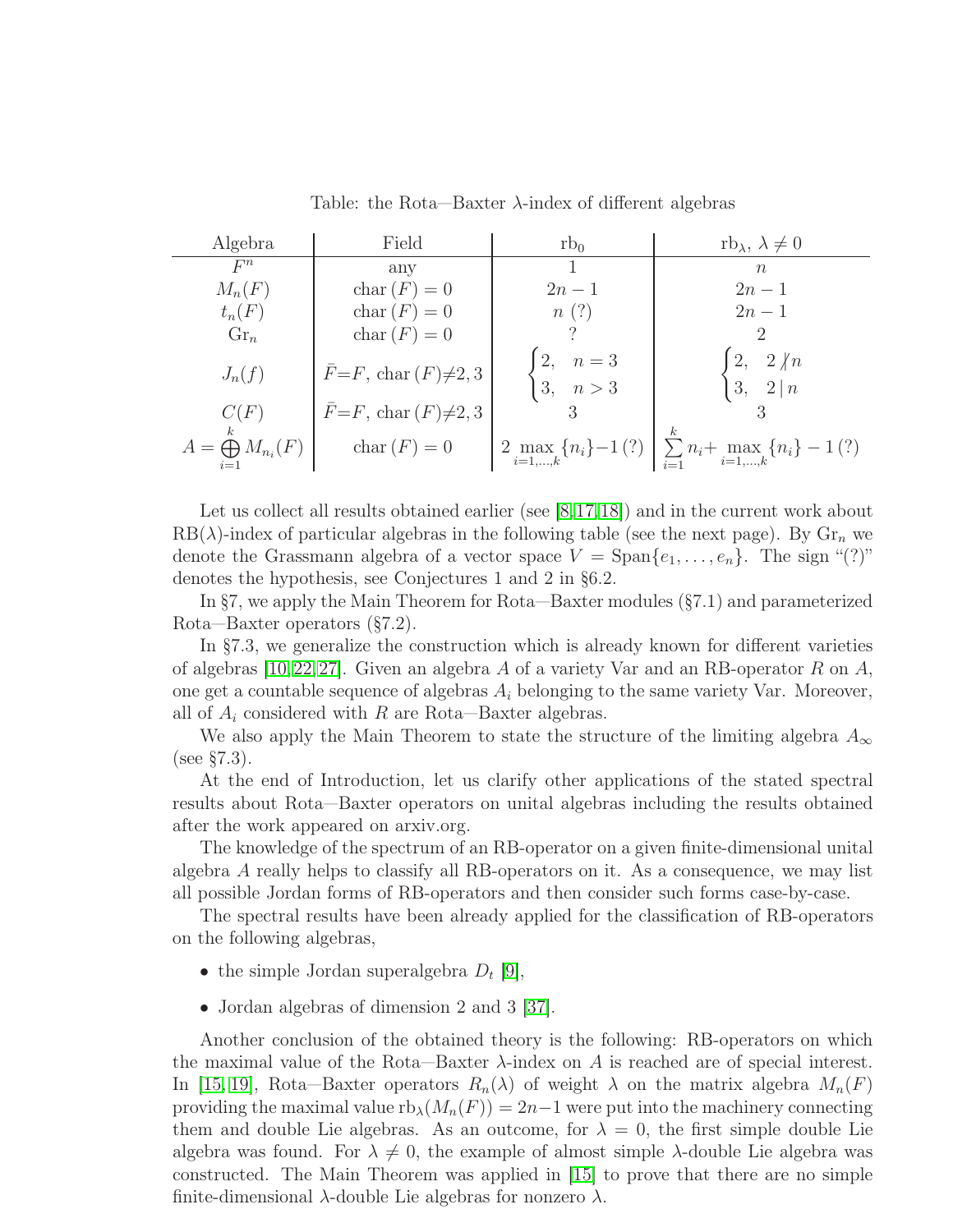# 2 Preliminaries

Trivial RB-operators of weight  $\lambda$  are zero operator and  $-\lambda$ id.

**Lemma 1** [\[22\]](#page-21-3). Given an RB-operator P of weight  $\lambda$ ,

(a) the operator  $-P - \lambda$ id is an RB-operator of weight  $\lambda$ ,

(b) the operator  $\lambda^{-1}P$  is an RB-operator of weight 1, provided  $\lambda \neq 0$ .

Given an algebra A, let us define a map  $\phi$  on the set of all RB-operators on A as  $\phi(P) = -P - \lambda(P)$ id, where  $\lambda(P)$  denotes the weight of an RB-operator P. It is clear that  $\phi^2$  coincides with the identity map.

**Lemma 2** [\[8\]](#page-20-10). Given an algebra A, an RB-operator P on A of weight  $\lambda$ , and  $\psi \in$ Aut(A), the operator  $P^{(\psi)} = \psi^{-1} P \psi$  is an RB-operator of weight  $\lambda$  on A.

The same result is true when  $\psi$  is an antiautomorphism of A, i.e., a bijection from A to A satisfying  $\psi(xy) = \psi(y)\psi(x)$  for all  $x, y \in A$ ; e.g., transpose on the matrix algebra.

**Lemma 3** [\[22\]](#page-21-3). Let an algebra A split as a vector space into a direct sum of two subalgebras  $A_1$  and  $A_2$ . An operator P defined as

$$
P(a_1 + a_2) = -\lambda a_2, \quad a_1 \in A_1, \ a_2 \in A_2,\tag{2}
$$

is RB-operator of weight  $\lambda$  on A.

Let us call an RB-operator from Lemma 3 as *splitting* RB-operator with subalgebras  $A_1, A_2$ . Note that the set of all splitting RB-operators on an algebra A is in bijection with all decompositions of A into a direct sum of two subalgebras  $A_1, A_2$ .

**Lemma 4** [\[8\]](#page-20-10). Let A be a unital algebra and let R be an RB-operator of nonzero weight  $\lambda$  on A. If  $R(1) \in F$ , then R is splitting with one of subalgebras containing 1.

The following construction of RB-operators of nonzero weight generalizes Lemma 3.

**Lemma 5** [\[21\]](#page-21-13). Let an algebra A be a direct sum of subspaces  $A_-, A_0, A_+,$  let  $A_+, A_0$ be subalgebras of A, and let  $A_{\pm}$  be  $A_0$ -modules. If  $R_0$  is an RB-operator of weight  $\lambda$  on  $A_0$ , then an operator P defined as

<span id="page-3-0"></span>
$$
P(a_- + a_0 + a_+) = R_0(a_0) - \lambda a_+, \quad a_\pm \in A_\pm, \ a_0 \in A_0,\tag{3}
$$

is an RB-operator of weight  $\lambda$  on A.

Let us call an RB-operator of nonzero weight defined by [\(3\)](#page-3-0) as triangular-splitting one provided that at least one of  $A_-, A_+$  is nonzero.

**Lemma 6.** Let A be a unital algebra and R be an RB-operator of weight  $\lambda$  on A.

a) Then the subalgebra S generated by the set  $\{R^k(1) | k \in \mathbb{N}\}\$  is commutative and associative.

b) [\[22,](#page-21-3) §3.2.2] for all  $k, l \in \mathbb{N}$  the following formula holds,

$$
R^{k}(1)R^{l}(1) = \sum_{j=0}^{\min\{k,l\}} \lambda^{j} {k \choose j} {k+l-j \choose k} R^{k+l-j}(1).
$$
 (4)

PROOF. a) We prove that the associator

$$
h(k, l, m) = (R^k(1), R^l(1), R^m(1)) = (R^k(1)R^l(1))R^m(1) - R^k(1)(R^l(1)R^m(1))
$$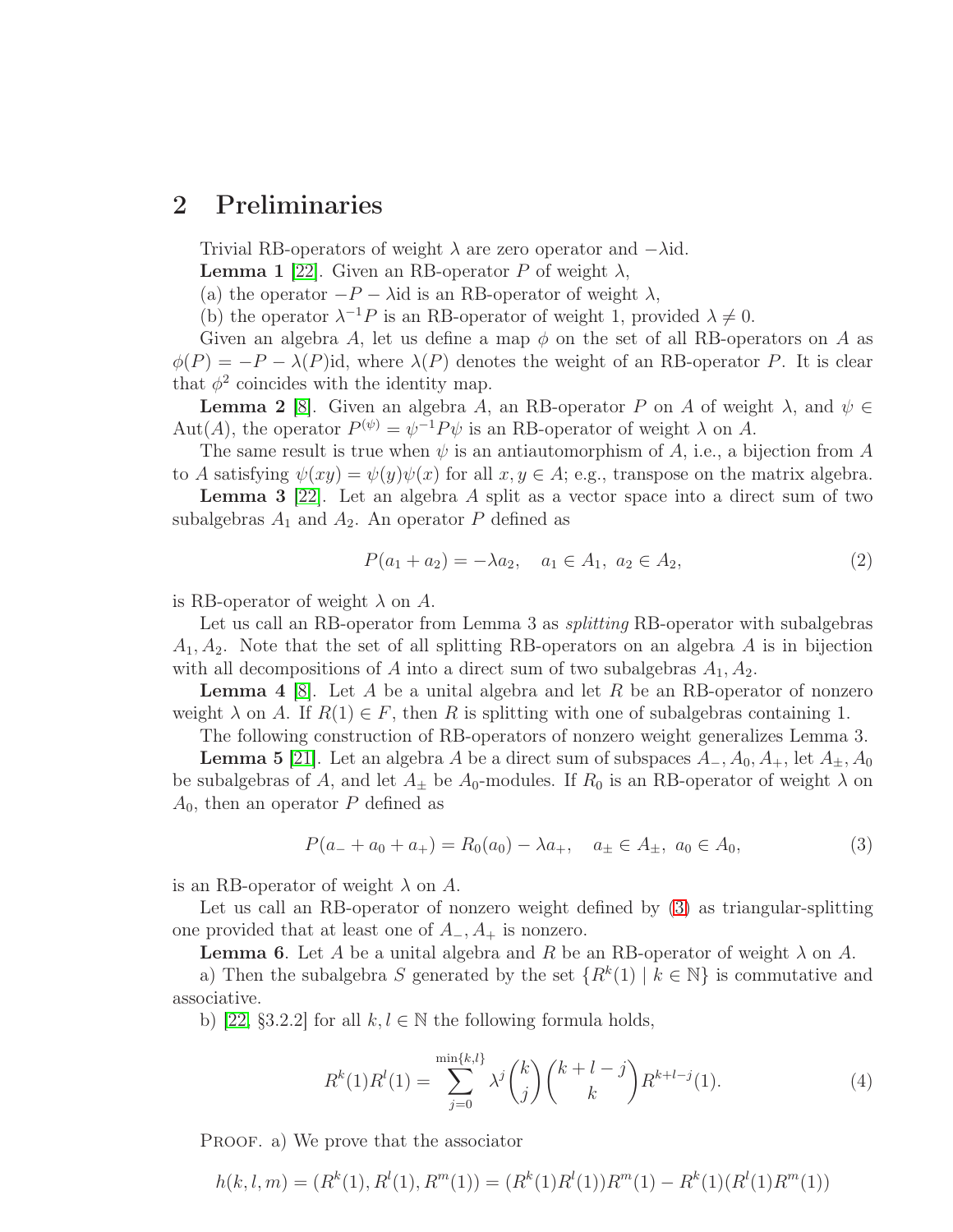is zero for all natural  $k, l, m$  by induction on  $r = k + l + m$ . For  $r = 0$ , it is true. Suppose that the statement holds true for all  $p < r$ . Note that  $h(k, l, m) = 0$  if at least one of the numbers  $k, l, m$  is zero. So, we may assume that  $k, l, m \geq 1$ .

On the one hand, we have

$$
(R^{k}(1)R^{l}(1))R^{m}(1)
$$
  
=  $R(R^{k-1}(1)R^{l}(1) + R^{k}(1)R^{l-1}(1) + \lambda R^{k-1}(1)R^{l-1}(1))R^{m}(1)$   
=  $R[(R^{k-1}(1)R^{l}(1))R^{m}(1) + (R^{k}(1)R^{l-1}(1))R^{m}(1) + \lambda(R^{k-1}(1)R^{l-1}(1))R^{m}(1)$   
+  $R(R^{k-1}(1)R^{l}(1) + R^{k}(1)R^{l-1}(1) + \lambda R^{k-1}(1)R^{l-1}(1))R^{m-1}(1)$   
+  $\lambda(R^{k-1}(1)R^{l}(1))R^{m-1}(1) + \lambda(R^{k}(1)R^{l-1}(1))R^{m-1}(1) + \lambda^{2}(R^{k-1}(1)R^{l-1}(1))R^{m-1}(1)].$ 

On the other hand,

$$
R^{k}(1)(R^{l}(1)R^{m}(1))
$$
\n
$$
= R^{k}(1)R(R^{l-1}(1)R^{m}(1) + R^{l}(1)R^{m-1}(1) + \lambda R^{l-1}(1)R^{m-1}(1))
$$
\n
$$
= R[R^{k}(1)(R^{l-1}(1)R^{m}(1)) + R^{k}(1)(R^{l}(1)R^{m-1}(1)) + \lambda R^{k}(1)(R^{l-1}(1)R^{m-1}(1))
$$
\n
$$
+ R^{k-1}(1)R(R^{l-1}(1)R^{m}(1) + R^{l}(1)R^{m-1}(1) + \lambda R^{l-1}(1)R^{m-1}(1))
$$
\n
$$
+ \lambda R^{k-1}(1)(R^{l-1}(1)R^{m}(1)) + \lambda R^{k-1}(1)(R^{l}(1)R^{m-1}(1)) + \lambda^{2}R^{k-1}(1)(R^{l-1}(1)R^{m-1}(1))].
$$

Applying the induction hypothesis and [\(1\)](#page-0-0), we compute  $h(k, l, m) = R(\Delta)$ , where

$$
\Delta = R^{k-1}(1)R^{l}(1)R^{m}(1) + R^{k}(1)R^{l-1}(1)R^{m}(1) + \lambda R^{k-1}(1)R^{l-1}(1)R^{m}(1) \n+ R^{k}(1)R^{l}(1)R^{m-1}(1) + \lambda R^{k-1}(1)R^{l}(1)R^{m-1}(1) \n+ \lambda R^{k}(1)R^{l-1}(1)R^{m-1}(1) + \lambda^{2}R^{k-1}(1)R^{l-1}(1)R^{m-1}(1) \n- R^{k}(1)R^{l-1}(1)R^{m}(1) - R^{k}(1)R^{l}(1)R^{m-1}(1) - \lambda R^{k}(1)R^{l-1}(1)R^{m-1}(1) \n- R^{k-1}(1)R^{l}(1)R^{m}(1) - \lambda R^{k-1}(1)R^{l-1}(1)R^{m}(1) \n- \lambda R^{k-1}(1)R^{l}(1)R^{m-1}(1) - \lambda^{2}R^{k-1}(1)R^{l-1}(1)R^{m-1}(1) = 0.
$$

Finally, we prove that  $R^k(1)R^l(1) = R^l(1)R^k(1)$  by induction on  $r = k + l$ . For  $r = 0$ , it is trivial. Suppose commutativity holds for all  $p < r$ . If  $k = 0$  or  $l = 0$ , then  $R^{k}(1)R^{l}(1) = R^{l}(1)R^{k}(1)$ . Assume that  $k, l \geq 1$ . We have

$$
R^{k}(1)R^{l}(1) - R^{l}(1)R^{k}(1)
$$
  
=  $R(R^{k-1}(1)R^{l}(1) + R^{k}(1)R^{l-1}(1) + \lambda R^{k-1}(1)R^{l-1}(1)$   
 $- R^{l-1}(1)R^{k}(1) - R^{l}(1)R^{k-1}(1) - \lambda R^{l-1}(1)R^{k-1}(1)) = 0$ 

by the induction hypothesis.  $\Box$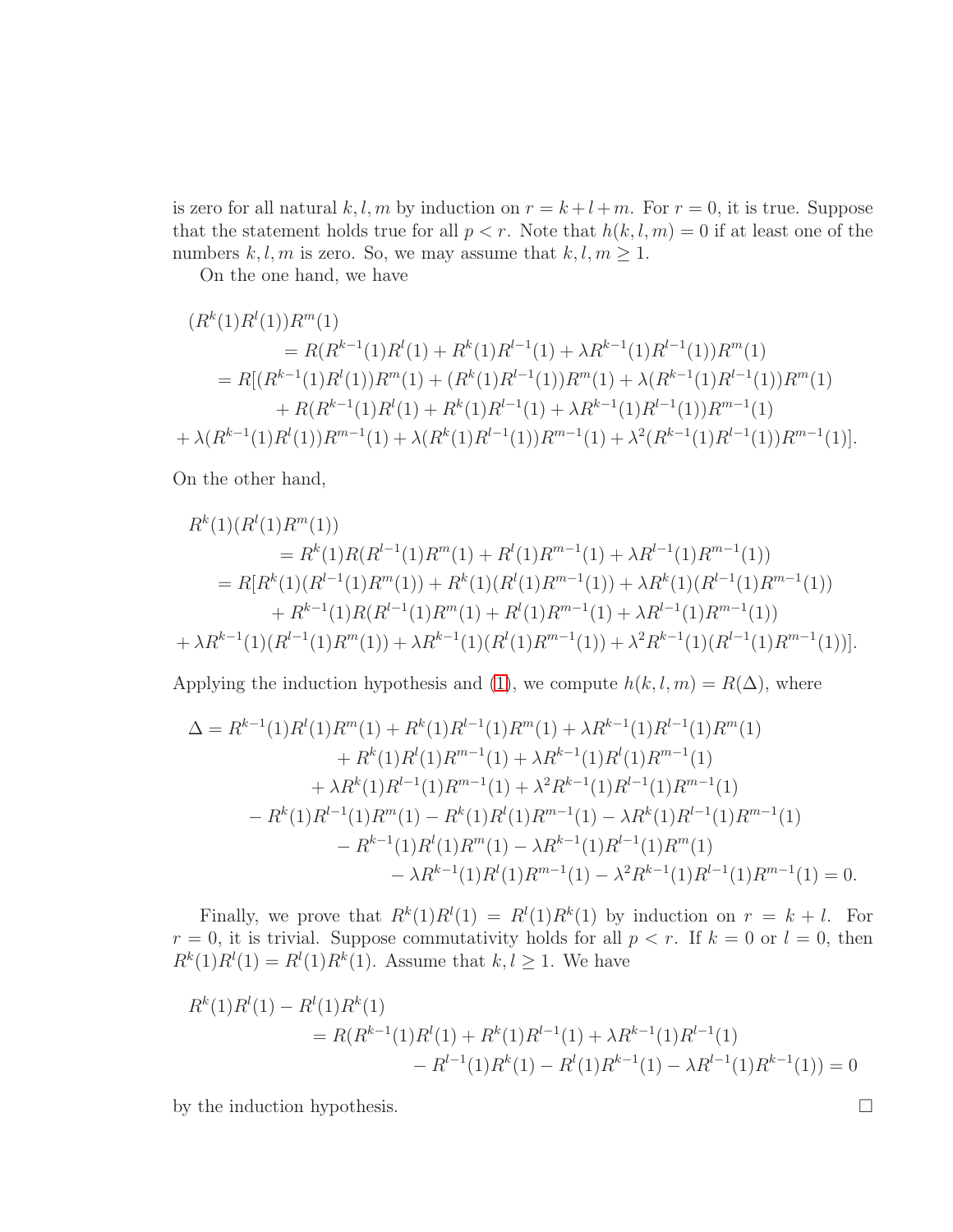### 3 Main Theorem in characteristic zero

Let A be a unital associative algebra and R be an RB-operator of weight  $\lambda$  on A. It is known [\[22\]](#page-21-3) that the following formula

<span id="page-5-0"></span>
$$
n!R^{n}(1) = \sum_{k=1}^{n} (-1)^{n-k} \lambda^{n-k} s(n,k) (R(1))^{k}
$$
 (5)

holds. Here  $s(n, k)$  is a Stirling number of the first kind. By Lemma 6, we may remove the restriction on A to be associative.

Lemma 7. Let A be a unital algebraic algebra over a field of characteristic zero and let R be an RB-operator of a nonzero weight  $\lambda$  on A. Then there exist r, s such that  $(R + \lambda \mathrm{id})^r R^s(1) = 0.$ 

PROOF. Denote  $a = R(1)$ . We put  $\lambda = -1$  for simplicity. Since A is algebraic, there exists a minimal polynomial m for a of the degree n. The formula  $(5)$  allows us to present m in the form

$$
m(a) = R^{n}(1) + \alpha_{n-1}R^{n-1}(1) + \ldots + \alpha_1R^{1}(1) + \alpha_0 = 0, \quad \alpha_i \in F.
$$
 (6)

Applying the formula

<span id="page-5-3"></span>
$$
R^{k}(1)R(1) = (k+1)R^{k+1}(1) + \lambda k R^{k}(1)
$$
\n(7)

holding by Lemma 6b, we calculate

$$
0 = m(a)R(1) = (n+1)R^{n+1}(1) + n(\alpha_{n-1} - 1)R^n(1) + (n-1)(\alpha_{n-2} - \alpha_{n-1})R^{n-1}(1) + \dots + \alpha_0 R^1(1). \tag{8}
$$

Subtracting [\(8\)](#page-5-1) from  $(n+1)R(m(a))$ , we obtain

<span id="page-5-2"></span>
$$
0 = (\alpha_{n-1} + n)R^{n}(1) + (2\alpha_{n-2} + (n-1)\alpha_{n-1})R^{n-1}(1) + \ldots + (n\alpha_0 + \alpha_1)R^{1}(1).
$$
 (9)

We have two cases.

Case 1: all coefficients of [\(9\)](#page-5-2) are zero. Then it is easy to derive the formulas

$$
\alpha_{n-1} = -n, \quad \alpha_{n-2} = \frac{n(n-1)}{2}, \quad \dots, \quad \alpha_{n-i} = (-1)^i \binom{n}{i}, \quad \dots, \quad \alpha_0 = (-1)^n.
$$

So, we get the equality  $(R - id)^n(1) = 0$ , and we are done.

CASE 2: not all coefficients of  $(9)$  are zero. By minimality of m, it means that m and [\(9\)](#page-5-2) are proportional. Find a minimal k such that  $\alpha_0 = \ldots = \alpha_{k-1} = 0$  and  $\alpha_k \neq 0$ . Thus, coefficients by  $R^i(1)$  in  $km(a)$  and [\(9\)](#page-5-2) are equal. Again, we write down the equalities

$$
\alpha_{k+1} = -(n-k)\alpha_k, \quad \alpha_{k+2} = \frac{(n-k)(n-k-1)}{2}\alpha_k, \quad \dots, \n\alpha_{n-i} = (-1)^{n-k-i} \binom{n-k}{i} \alpha_k, \quad \dots, \quad \alpha_{n-1} = (-1)^{n-k-1} (n-k)\alpha_k.
$$

Thus, we get  $\frac{(-1)^{n-k}}{\alpha_k} m(a) = (R - \mathrm{id})^{n-k} R^k(1) = 0.$ 

<span id="page-5-1"></span>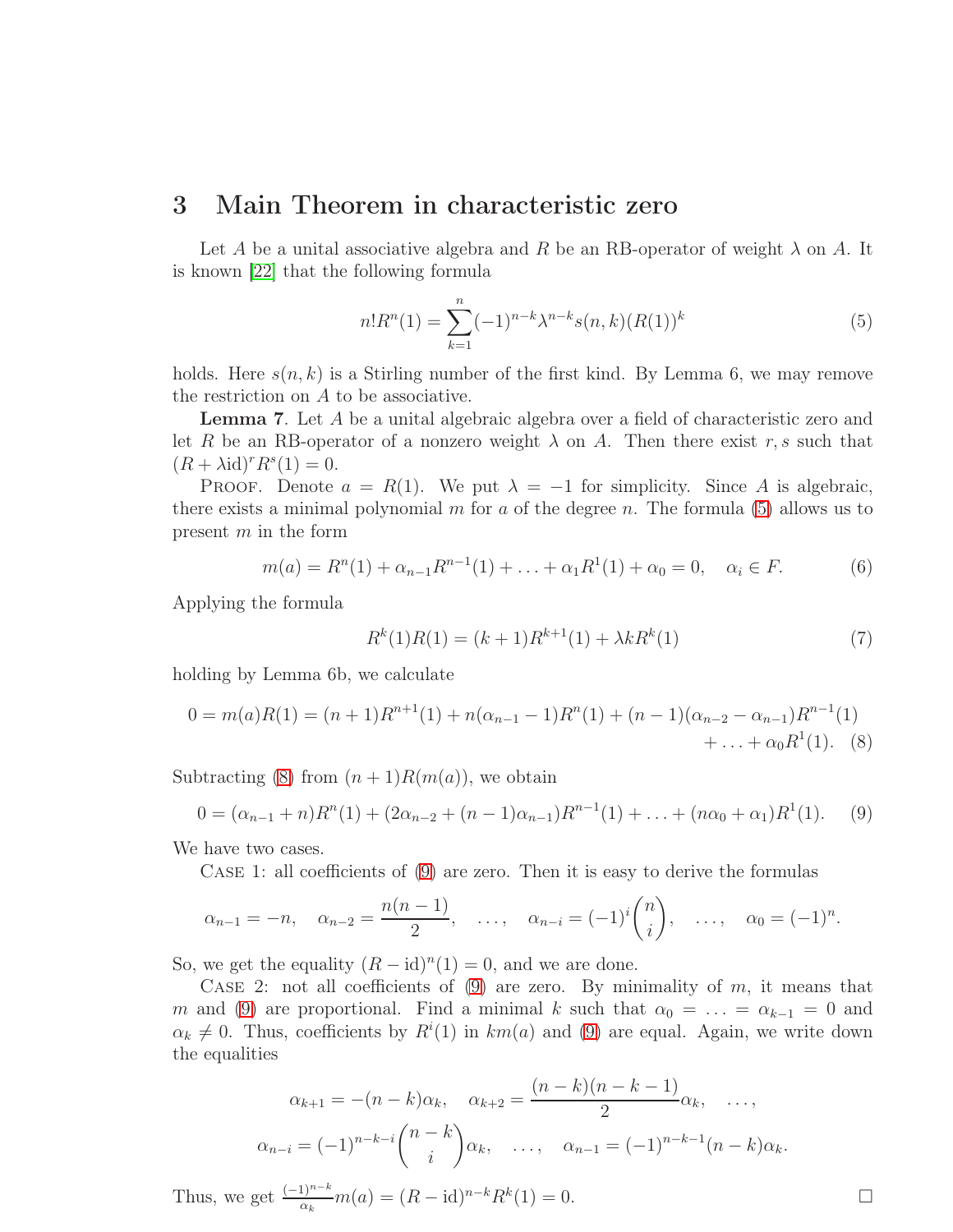**Lemma 8.** Let A be an algebra and R be an RB-operator of weight  $\lambda$  on A.

a) If  $\lambda = 0$ , then ker $(R^k)$  is an Im  $(R^k)$ -module for each  $k \geq 1$ .

b) [\[10\]](#page-20-12) If  $\lambda \neq 0$ , then ker $(R^k)$  is an ideal in Im  $(R + \lambda id)^k$ .

PROOF. We prove Lemma 8 by induction on  $k$ . The following equality

<span id="page-6-0"></span>
$$
R(x(R(y) + \lambda y)) = R(x)R(y) - R(R(x)y)
$$
\n(10)

holds by [\(1\)](#page-0-0) for all  $x, y \in A$ . If  $x \in \text{ker}(R)$ , then  $x \text{Im}(R + \lambda id) \in \text{ker}(R)$ . Analogously,  $\text{Im}(R + \lambda \text{id})x \in \text{ker}(R)$ .

Suppose we have proved Lemma 8 for all numbers less or equal to k. Let  $x \in$  $\ker(R^{k+1}), y \in A$  and  $z = R(y)$ . Then by [\(10\)](#page-6-0) we get

$$
R^{k+1}(x(R + \lambda \mathrm{id})^{k+1}(y)) = R^k[R(x)(R + \lambda \mathrm{id})^k(z) - R(R(x)(R + \lambda \mathrm{id})^k(y))].
$$

By the induction hypothesis,  $x \text{Im}(R + \lambda \text{id})^{k+1} \in \text{ker}(R^{k+1})$ . Analogously, we obtain Im  $(R + \lambda \mathrm{id})^{k+1}x \in \mathrm{ker}(R^{k+1}).$ 

Given an algebra A, denote the set of all RB-operators of weight  $\lambda$  on A by  $RB_{\lambda}(A)$ . Define Rota—Baxter  $\lambda$ -index (RB( $\lambda$ )-index) of A as

 $\text{rb}_\lambda(A) = \min\{n \in \mathbb{N} \mid \text{for all } R \in \text{RB}_\lambda(A) \text{ exists } k : R^k(R + \lambda \text{id})^{n-k} = 0\}.$ 

If such a number does not exist, then put  $rb_{\lambda}(A) = \infty$ .

When  $\lambda = 0$ ,

$$
rb_0(A) = \min\{n \in \mathbb{N} \mid R^n = 0 \text{ for all } R \in \text{RB}_0(A)\}\
$$

which coincides with the earlier defined Rota—Baxter index of A [\[18\]](#page-21-9) (it was denoted there as  $rb(A)$ .

Now, we prove the Main Theorem over a field of characteristic zero, generalizing [\[18\]](#page-21-9).

**Theorem 1.** Let A be a unital algebraic algebra over a field  $F$  of characteristic zero. Let us fix  $\lambda \in F$ .

a) Given an RB-operator R of weight  $\lambda$  on A, there exist  $k, l \geq 0$  such that  $R^k(R + \lambda)$  $\lambda$ id)<sup>l</sup> = 0. In particular, Spec (R) ⊂ {0, - $\lambda$ }.

b) Suppose that  $A$  is algebraic of the restricted degree  $N$ , then there exists a natural  $n \leq N$  such that for every RB-operator R of weight  $\lambda$  on A one can find  $0 \leq k \leq n$  such that  $R^k(R + \lambda id)^{n-k}(1) = 0$  holds. Moreover,  $rb_\lambda(A) \leq 2n$ .

PROOF. Let  $\lambda = 0$ . In [\[18\]](#page-21-9), it was proved that  $R^{n}(1) = 0$  for some  $n \in \mathbb{N}$  under the condition that  $A$  is power-associative. By Lemma  $6$ , we may avoid this condition. When A is algebraic of the restricted degree N, then  $n \leq N$ . Let  $x \in \text{Im}(R^n)$ . By Lemma 8a,  $1 \cdot x = x \in \text{ker}(R^n)$ . Thus,  $R^{2n}(A) = (0)$ , we are done.

Let  $\lambda \neq 0$ . We may assume that  $\lambda = -1$ . Since A is algebraic, we may consider the minimal (unital) polynomial  $f(x)$  of the element  $R(1) = a$  of the degree n. By Lemma 7, there exists k such that  $R^k(R - id)^{n-k}(1) = 0$ . When A is algebraic of the restricted degree N, then  $n \leq N$ .

We want to prove that  $1 \in \ker(R^k) \oplus \ker(R - id)^{n-k}$ . First, it is easy to check that  $\ker(R^k) \cap \ker(R - id)^{n-k} = (0)$ . Second, let  $e_\gamma, \gamma \in \Gamma$ , and  $f_\delta, \delta \in \Delta$ , be a linear basis of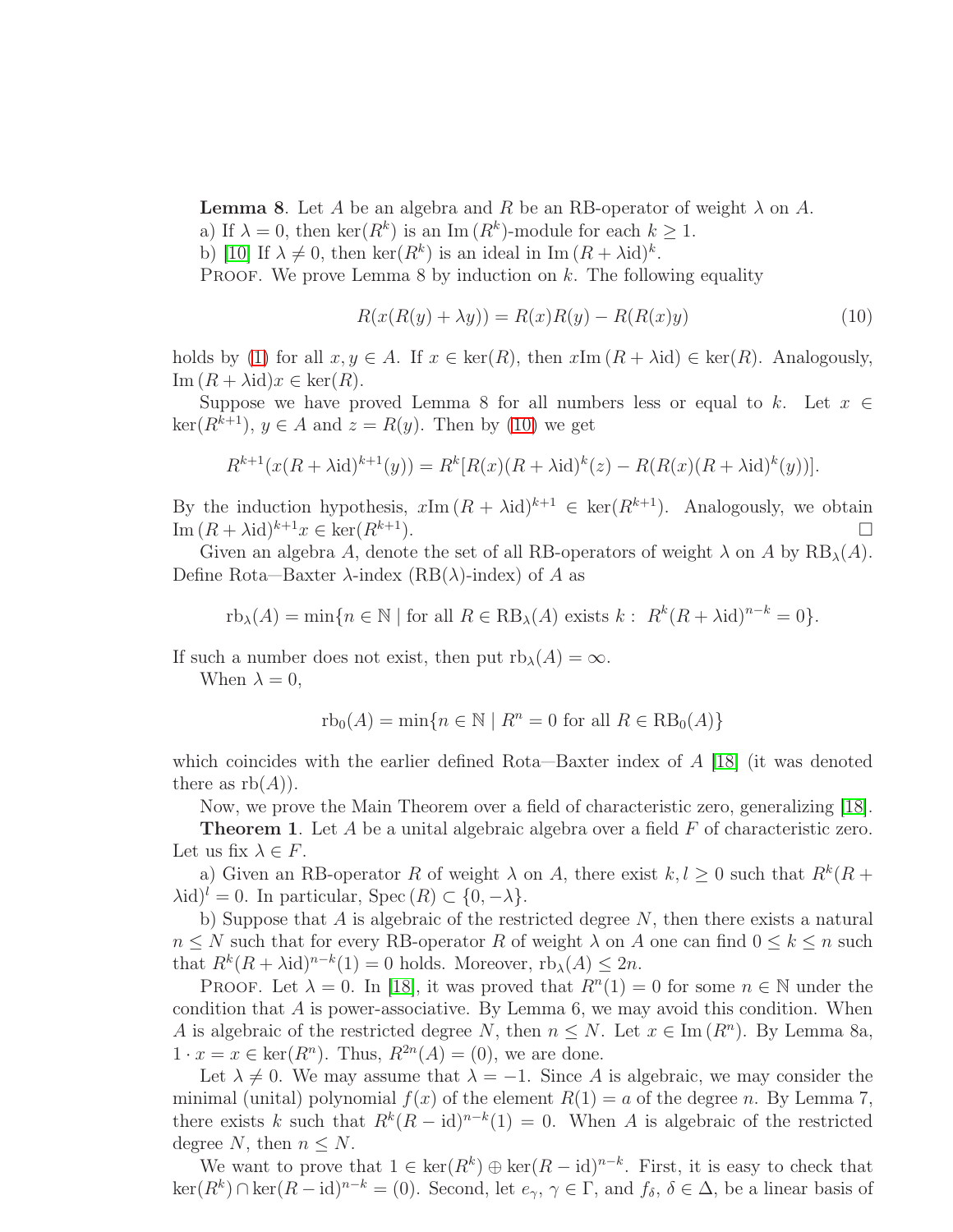$\ker(R^k)$  and of  $\ker(R - id)^{n-k}$  respectively. We may complete the set  $\{e_\gamma \mid \gamma \in \Gamma\} \cup \{f_\delta \mid \delta\}$  $\delta \in \Delta$  to a basis of A by adding vectors  $\{g_{\pi} \mid \pi \in \Pi\}$ . So, we represent 1 as

$$
1 = 1_e + 1_f + 1_g
$$

meaning that  $1_e \in \text{Span}\{e_\gamma\}$ ,  $1_f \in \text{Span}\{f_\delta\}$ , and  $1_g \in \text{Span}\{g_\pi\}$ . Let us show that  $1_g = 0$  and so,  $1 \in \text{ker}(R^k) \oplus \text{ker}(R - \text{id})^{n-k}$ . Indeed,  $R^k(1) = R^k(1_f) + R^k(1_g)$ , and  $R^{k}(1_f) \in \ker(R - \mathrm{id})^{n-k}$ , since  $\ker(R - \mathrm{id})^{n-k}$  is R-invariant. As  $(R - \mathrm{id})^{n-k}(R^{k}(1)) = 0$ , we conclude that  $R^k(1_g) \in \text{ker}(R - \text{id})^{n-k}$ . The map  $R^k$  is invertible on  $\text{ker}(R - \text{id})^{n-k}$ , so,  $1_g \in \ker(R - \mathrm{id})^{n-k}$  and  $1_g = 0$ .

Finally, let  $x \in \text{Im } R^{n-k}(R - \text{id})^k$ . By Lemma 8b,

$$
(\ker(R^k) \oplus \ker(R - id)^{n-k}) \cdot \operatorname{Im} R^{n-k}(R - id)^k \subset \ker(R^k) \oplus \ker(R - id)^{n-k}.
$$

So,  $1 \cdot x = x \in \text{ker}(R^k) \oplus \text{ker}(R - \text{id})^{n-k}$ . As a consequence,  $R^n(R - \text{id})^n(A) = (0)$ .  $\Box$ Remark 1. Let us show that all conditions of Theorem 1 are necessary.

- If A is not unital, then we may consider an algebra A with zero product. Then every linear map on A is an RB-operator of a weight  $\lambda$ . So, we may find a linear map satisfying Spec  $(R) \not\subset \{0, -\lambda\}.$
- If A is not algebraic, then  $A = F[x]$  with the RB-operator  $R(x^n) = \frac{x^{n+1}}{n+1}$  is a counterexample to the conclusion of Theorem 1 when  $\lambda = 0$ . Regardless of weight  $\lambda$ , we may consider A equal to the free commutative unital RB-algebra generated by a non-empty set  $X = \{1\}$  (see [\[23\]](#page-21-4)), it is also a counterexample to the conclusion of Theorem 1.
- If char( $F$ ) = p > 0, then let A be the free commutative unital RB-algebra of weight 0 generated by unit. Due to [\[23\]](#page-21-4),  $A = \bigoplus$  $i \geq 0$  $Fe_i$  with the product  $e_i e_j =$  $\left(\binom{i+j}{i} \mod p\right) e_{i+j}$  and the RB-operator R acting as follows,  $R(e_i) = e_{i+1}$ . Note that A is algebraic. Thus, the conclusion of Theorem 1 does not hold.

### 4 Main Theorem in positive characteristic

**Lemma 9.** Let A be a finite-dimensional unital algebra over a field  $F$  of positive characteristic p. Then given an RB-operator R of weight  $\lambda$  on A, there exist  $k, l \geq 0$ such that  $R^k(R + \lambda id)^l = 0$ .

PROOF. Let  $\lambda = 0$ . Since A is finite-dimensional, there exists a minimal l such that

<span id="page-7-0"></span>
$$
R^{l}(1) + \alpha_{l-1} R^{l-1}(1) + \ldots + \alpha_1 R(1) = 0, \quad \alpha_i \in F.
$$
 (11)

It is well-known that unit does not lie in the image of  $R$ , thus we take a zero free coefficient in [\(11\)](#page-7-0). Multiplying (11) by  $R(1)$  and applying the formula [\(7\)](#page-5-3) for  $\lambda = 0$ , we get

<span id="page-7-1"></span>
$$
(l+1)R^{l+1}(1) + l\alpha_{l-1}R^{l}(1) + \ldots + 2\alpha_1R^2(1) = 0.
$$
 (12)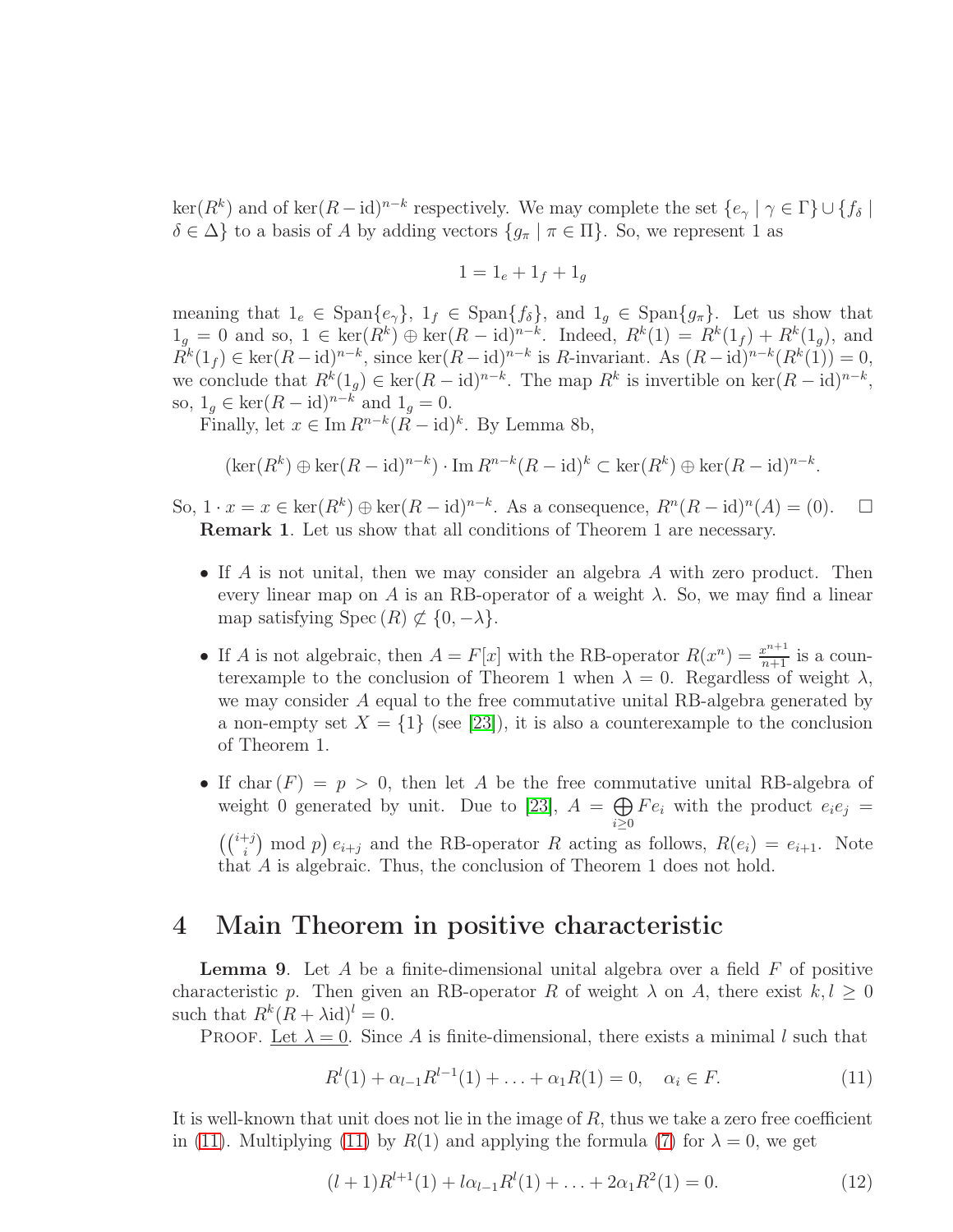Acting on  $(11)$  by R, we have

<span id="page-8-0"></span>
$$
R^{l+1}(1) + \alpha_{l-1}R^{l}(1) + \ldots + \alpha_1R^{2}(1) = 0.
$$
 (13)

From [\(12\)](#page-7-1) and [\(13\)](#page-8-0), we conclude

$$
\alpha_{l-1}R^{l}(1) + 2\alpha_{l-2}R^{l-1}(1) + \ldots + (l-1)\alpha_1R^2(1) = 0.
$$

Since l was chosen as a minimal number satisfying  $(11)$ , we have two cases.

CASE 1. The vectors  $(1, \alpha_{l-1}, \ldots, \alpha_2, \alpha_1)$  and  $(\alpha_{l-1}, 2\alpha_{l-2}, \ldots, (l-1)\alpha_1, 0)$  are proportional (with some nonzero coefficient). It means that  $\alpha_1 = \alpha_2 = \ldots = \alpha_{l-1} = 0$  and  $R^l(1)=0$ , as required.

CASE 2. The vector  $(\alpha_{l-1}, 2\alpha_{l-2}, \ldots, (l-1)\alpha_1, 0)$  is zero. If  $l \leq p$ , then we derive  $\alpha_1 = \alpha_2 = \ldots = \alpha_{l-1} = 0$  and  $R^l(1) = 0$ . If  $l > p$ , then only coefficients  $\alpha_{l-p}, \alpha_{l-2p}, \ldots$ may be nonzero. Anyway, we can find an equality

<span id="page-8-1"></span>
$$
R^{k_1}(1) + \beta_2 R^{k_2}(1) + \ldots + \beta_s R^{k_s}(1) = 0, \quad k_1 > k_2 > \ldots > k_s, \quad p|k_1, \ldots, p|k_s \qquad (14)
$$

with a minimal number of nonzero coefficients (here s). If  $s = 1$ , we are done.

Suppose that  $s > 1$ . Consider  $\Delta = k_1 - k_s = p^t q$ , where  $(p, q) = 1$  and  $t \ge 1$ . Acting by the operator  $R^{\delta}$  on [\(14\)](#page-8-1) for a number  $\delta \in p\mathbb{N}$ , we may get

$$
k_1 = p^N - p^t
$$
,  $k_s = p^N - p^t - \Delta$ 

for some sufficiently big  $N$ .

Now, we mutiply [\(14\)](#page-8-1) by  $R^{p^t}(1)$ . Applying Lemma 6b for  $\lambda = 0$ 

$$
R^{a}(1)R^{b}(1) = {a+b \choose a} R^{a+b}(1),
$$

we have

$$
R^{k_1}(1)R^{p^t}(1) = 0, \quad R^{k_s}(1)R^{p^t}(1) = {p^t(p^{N-t} - q) \choose p^t} R^{p^N - \Delta}(1),
$$

where the coefficient  $\binom{p^t(p^{N-t}-q)}{p^t}$  $\binom{S^{n-1}-q}{p^t}$  is nonzero by the Lucas' Theorem. So, we have found an expression like [\(14\)](#page-8-1) with less number of nonzero coefficients. It is a contradiction, so  $s = 1$ , and we are done.

Let  $\lambda$  be nonzero, so we fix  $\lambda = -1$ . Since A is finite-dimensional, there exists an expression  $m$  of the form

$$
R^{n}(1) + \alpha_{n-1}R^{n-1}(1) + \ldots + \alpha_1R^{1}(1) + \alpha_0 = 0, \quad \alpha_i \in F,
$$

of the minimal degree  $n$ .

Analogously to the proof of Lemma 7, we derive the formula

$$
q = (\alpha_{n-1} + n)R^{n}(1) + (2\alpha_{n-2} + (n-1)\alpha_{n-1})R^{n-1}(1) + \ldots + (n\alpha_0 + \alpha_1)R^{1}(1) = 0.
$$

If all  $\alpha_i$  are zero,  $R^n(1) = 0$  and we are done by Lemma 8.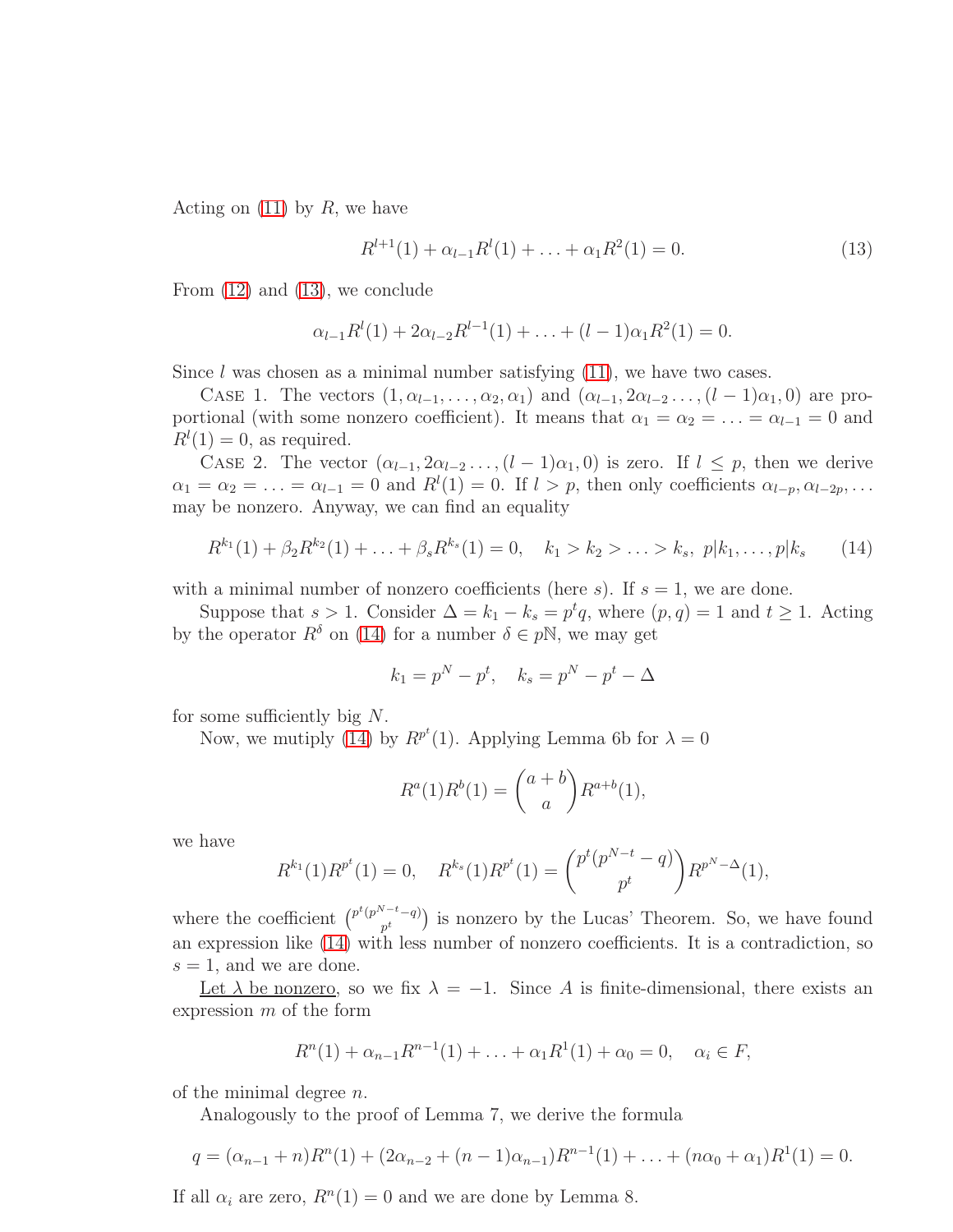Otherwise, find a minimal s such that  $\alpha_s \neq 0$ . So,  $q = sm$ , and we have the relations

<span id="page-9-0"></span>
$$
s\alpha_{s+1} = (n - s)\alpha_s + (s + 1)\alpha_{s+1},
$$
  
\n
$$
s\alpha_{s+2} = (n - s - 1)\alpha_{s+1} + (s + 2)\alpha_{s+2},
$$
  
\n...  
\n
$$
s\alpha_{n-1} = 2\alpha_{n-2} + (n - 1)\alpha_{n-1},
$$
  
\n
$$
s = \alpha_{n-1} + n.
$$
  
\n(15)

Define  $n - s = tp + k$  for  $0 \le k < p$  and  $t \ge 0$ . Due to the system [\(15\)](#page-9-0), we have

$$
m = \alpha_s \left( R^s(1) - {k \choose 1} R^{s+1}(1) + {k \choose 2} R^{s+2}(1) \dots + (-)^k {k \choose k} R^{s+k}(1) \right)
$$
  
+ 
$$
\alpha_{s+p} \left( R^{s+p}(1) - \dots + (-)^k {k \choose k} R^{s+p+k}(1) \right)
$$
  
+ 
$$
\dots + (-1)^k \left( R^{n-k}(1) - \dots + (-1)^k {k \choose k} R^n(1) \right)
$$
  
= 
$$
R^s (R - \mathrm{id})^k (\alpha_s + \alpha_{s+p} R^p + \dots + (-1)^k R^{tp})(1) = 0.
$$

Acting on the last expression by the operator  $R^{\delta}(R - id)^{\epsilon}$  with suitable  $\delta, \epsilon$ , we get the equality of the form

<span id="page-9-1"></span>
$$
R^{pk_0}(R - id)^p(R^{pk_1} + \beta_2 R^{pk_2} + \ldots + \beta_e R^{pk_e})(1) = 0,
$$
\n(16)

where  $k_1 > k_2 > \ldots > k_e, k_0 > 0$ , and  $\beta_i \neq 0, i = 2, \ldots, e$ .

Since 
$$
(R - id)^p = R^p - id
$$
 modulo p, the equality (16) can be rewritten in the form

<span id="page-9-2"></span>
$$
R^{pm_1}(1) + \gamma_2 R^{p(m_1 - m_2)}(1) + \ldots + \gamma_f R^{p(m_1 - m_f)}(1) = 0,
$$
\n(17)

where  $0 < m_2 < m_3 < \ldots < m_f < m_1$ .

We may assume, that  $m_1 = p^{c-1}$  for some  $c \ge 1$ . Let d be any natural not less than c. Acting by the operator  $R^{p^d-p^c}$  on [\(17\)](#page-9-2), we get the equation

$$
R^{p^d}(1) + \gamma_2 R^{p^d - pm_2}(1) + \ldots + \gamma_f R^{p^d - pm_f}(1) = 0.
$$
 (18)

By Lemma 6b, we have for  $\lambda = -1$ 

<span id="page-9-3"></span>
$$
R^{ap}(1)R^{bp}(1) = \sum_{c=0}^{\min\{a,b\}} (-1)^{cp} {ap \choose cp} {p(a+b-c) \choose ap} R^{p(a+b-c)}(1)
$$
 (19)

over a field of characteristic p.

With the help of the formula [\(19\)](#page-9-3) and the Lucas' Theorem, we calculate

$$
0 = (R^{p^d}(1) + \gamma_2 R^{p^d - pm_2}(1) + \dots + \gamma_f R^{p^d - pm_f}(1)) R^{p^d}(1)
$$
  
=  $E(d) := 2R^{2p^d}(1) + (-1)^{p^d} R^{p^d}(1) + \sum_{j=2}^f \gamma_j {2p^d - pm_j \choose p^d} R^{2p^d - pm_j}(1).$  (20)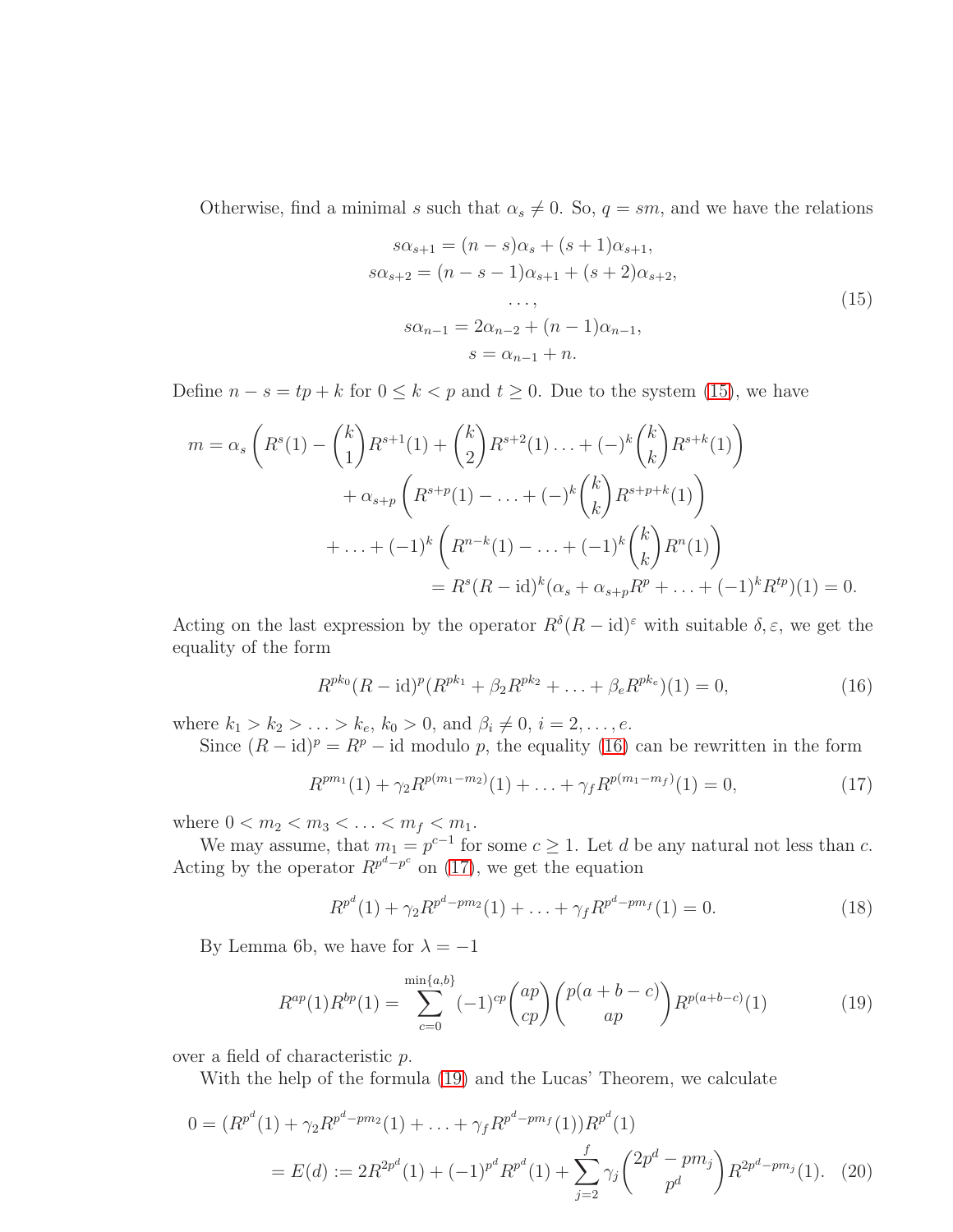By the pigeonhole principle, we may find such  $d_1 > d_2 \geq c$  that  $\binom{2p^{d_1}-pm_j}{p^{d_1}}$  $\binom{1-pm_j}{p^{d_1}} = \binom{2p^{d_2}-pm_j}{p^{d_2}}$  $\binom{2-pm_j}{p^{d_2}}$ for all  $j = 2, \ldots, f$ . Thus,

$$
R^{2p^{d_1}-2p^{d_2}}(E(d_2)) - E(d_1) = (-1)^p R^{p^{d_1}}(R^{p^{d_1}-p^{d_2}} - \mathrm{id})(1) = 0.
$$

Fix  $\Delta = p^{d_1 - 1} - p^{d_2 - 1}$ . Then we have

<span id="page-10-0"></span>
$$
R^{p^k}(1) - R^{p^k - \Delta p}(1) = 0
$$
\n(21)

for all sufficiently big k. Multiplying [\(21\)](#page-10-0) by  $R^{p^k}(1)$ , we obtain

<span id="page-10-1"></span>
$$
2R^{2p^k}(1) + (-1)^p R^{p^k}(1) - {2p^k - \Delta p \choose p^k} R^{2p^k - \Delta p}(1) = 0.
$$
 (22)

Acting by  $\binom{2p^k-\Delta p}{n^k}$  $\binom{n-\Delta p}{p^k}R^{p^k}$  on [\(21\)](#page-10-0) and subtracting the result from [\(22\)](#page-10-1), we get

$$
\left(2 - \binom{2p^k - \Delta p}{p^k}\right) R^{2p^k}(1) + (-1)^p R^{p^k}(1) = 0.
$$

If the number in the brackets is zero, we are done. Otherwise, we find an expression of the form

<span id="page-10-2"></span>
$$
R^{2p^k}(1) - lR^{p^k}(1) = 0, \quad l \in \mathbb{Z}_p^*.
$$
 (23)

If char  $(F) = p = 2$ , then

$$
R^{2p^k}(1) - R^{p^k}(1) = R^{p^k}(R - \mathrm{id})^{p^k}(1) = 0,
$$

and have proved the statement.

Suppose that  $p > 2$ . It is easy to show that consecutive applications of [\(23\)](#page-10-2) imply the equality

<span id="page-10-3"></span>
$$
0 = R^{p^{k+1}}(1) - l^{p-1}R^{p^k}(1) = R^{p^{k+1}}(1) - R^{p^k}(1).
$$
\n(24)

Finally, with the help of [\(24\)](#page-10-3) we compute

$$
0 = (R^{p^{k+1}}(1) - R^{p^k}(1))^2
$$
  
=  $2R^{2p^{k+1}}(1) - R^{p^{k+1}}(1) - 2R^{p^{k+1}+p^k}(1) + 2R^{2p^k}(1) - R^{p^k}(1)$   
=  $2(R^{2p^k}(1) - R^{p^k}(1)) = 2R^{p^k}(R - id)^{p^k}(1),$ 

so,  $R^{p^k}(R - id)^{p^k}(1) = 0$ , and we are done.

**Theorem 2.** Let A be a finite-dimensional unital algebra over a field  $F$  of positive characteristic. Let us fix  $\lambda \in F$ .

a) Given an RB-operator R of weight  $\lambda$  on A, there exist  $k, l \geq 0$  such that  $R^k(R + \lambda)$  $\lambda$ id)<sup>l</sup> = 0. In particular, Spec (R) ⊂ {0, - $\lambda$ }.

b) There exists a natural n such that for every RB-operator R of weight  $\lambda$  on A one can find  $0 \leq k \leq n$  such that  $R^k(R + \lambda id)^{n-k}(1) = 0$  holds. Moreover,  $rb_\lambda(A) \leq 2n$ .

PROOF. a) It is Lemma 9.

b) We may find such n by Lemma 9 and by the condition that  $A$  is finite-dimensional. For the bound  $rb_{\lambda}(A) \leq 2n$ , we use Lemma 8 and repeat the end of the proof of Theorem 1. rem 1.  $\Box$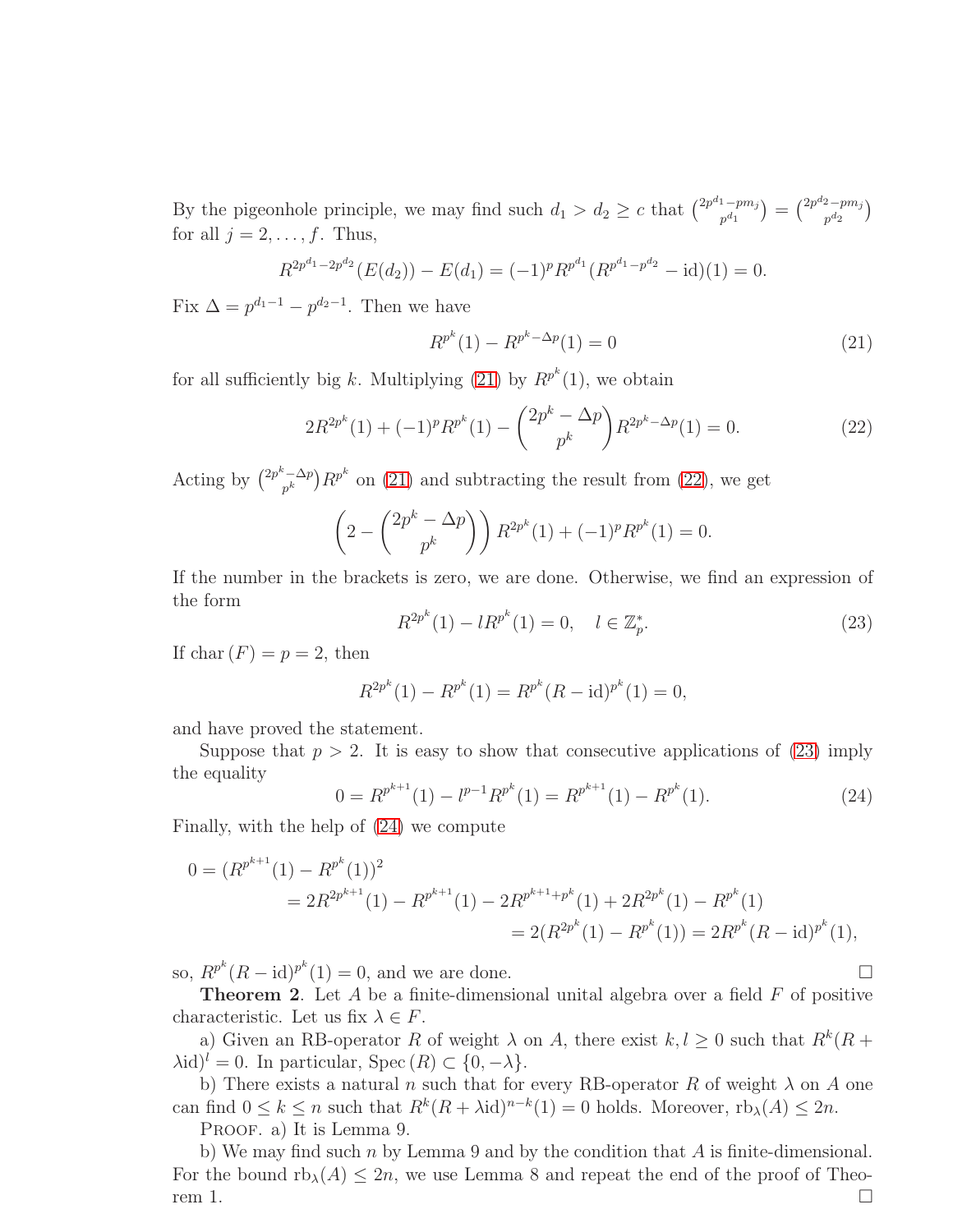## 5 Miminal polynomial of the image of unit

Define polynomials

$$
H_{r,s}(x) = (x - r)(x - r + 1) \dots x(x + 1) \dots (x + s - 1)
$$
\n(25)

for natural  $r, s \geq 0$ .

**Lemma 10.** Let A be a unital algebra and let R be an RB-operator of weight  $-1$ on A. Denote  $a = R(1)$ . Then for all  $r, s \geq 0$ ,

<span id="page-11-0"></span>
$$
(r+s+1)R(H_{r,s}(a)) = H_{r,s+1}(a). \tag{26}
$$

PROOF. Let us prove [\(26\)](#page-11-0) by induction on r. For  $r = 0$ , we want to state the formula

<span id="page-11-1"></span>
$$
(n+1)!Rn(a) = H0,n+1(a)
$$
\n(27)

by induction on n. For  $n = 0$ , we have  $a = a$ , it is true. Suppose that we have proved that  $n!R^{n-1}(a) = H_{0,n}(a)$  or, equivalently,  $a^n = n!R^{n-1}(a) + f(a)$ , where  $f(x) = x^n - H_{0,n}(x)$ . By [\(7\)](#page-5-3), we calculate

$$
a^{n+1} = a^n \cdot a = (n!R^n(1) + f(a))R(1)
$$
  
= (n + 1)!R<sup>n+1</sup>(1) – n · n!R<sup>n</sup>(1) + af(a)  
= (n + 1)!R<sup>n+1</sup>(1) – nH<sub>0,n</sub>(a) + a(a<sup>n</sup> – H<sub>0,n</sub>(a))  
= (n + 1)!R<sup>n+1</sup>(1) + a<sup>n+1</sup> – (a + n)H<sub>0,n</sub>(a).

So,  $(n + 1)!R^{n+1}(1) = H_{0,n+1}(a)$  as required. Thus, we get [\(26\)](#page-11-0) for  $r = 0$ .

Suppose we have proved  $(26)$  for all numbers less than r. Represent

$$
H_{r,s}(x) = H_{r-1,s+1}(x) - (r+s)H_{r-1,s}(x).
$$

Applying the induction hypothesis for the last equality, we get

$$
(r+s+1)R(H_{r,s}(a)) = (r+s+1)R(H_{r-1,s+1}(a)) - (r+s+1)(r+s)R(H_{r-1,s}(a))
$$
  
= H\_{r-1,s+2}(a) - (r+s+1)H\_{r-1,s+1}(a) = H\_{r,s+1}(a),

as required.  $\Box$ 

**Lemma 11.** Let A be a unital algebra and let R be an RB-operator of weight  $-1$ on A. Denote  $a = R(1)$ . Then for all  $r, s \geq 0$ ,

<span id="page-11-2"></span>
$$
(r+s)!(R-\mathrm{id})^r R^s(1) = H_{r,s}(a). \tag{28}
$$

PROOF. We prove the statement by induction on r. For  $r = 0$ , it follows from [\(27\)](#page-11-1). Suppose we have proved  $(28)$  for all numbers less than r. Applying the induction hypothesis and [\(26\)](#page-11-0), we get the following equalities

$$
(r+s)!(R-\mathrm{id})^r R^s(1) = (R-\mathrm{id})(r+s)H_{r-1,s}(a)
$$
  
= H\_{r-1,s+1}(a) - (r+s)H\_{r-1,s}(a) = H\_{r-1,s}(a)(a+s-(r+s)) = H\_{r,s}(a).

So, Lemma is proved.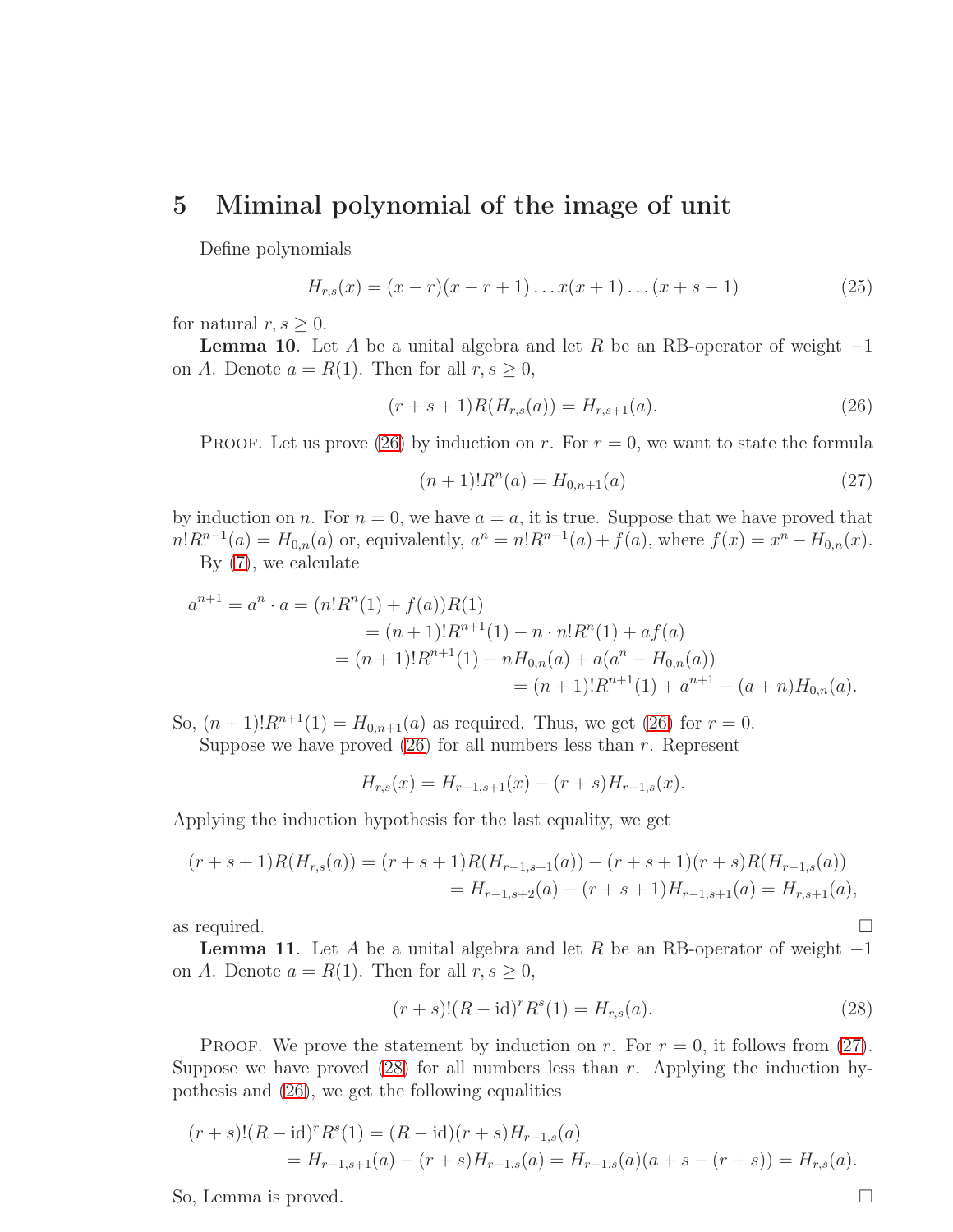**Theorem 3.** Let A be a unital algebra over a field F and let R be an RB-operator of weight  $-1$  on A. Denote  $a = R(1)$ .

a) If char( $F$ ) = 0 and A is algebraic, then there exist r, s such that  $H_{r,s}(a) = 0$ .

b) If char  $(F) = p > 0$ , then  $H_{0,p}(a) = 0$ .

In particular, we get that the minimal polynomial of  $a$  under the conditions has no multiple roots.

PROOF. a) It follows from Lemma 7 and Lemma 11.

b) We are done by  $(28)$ .

Now, we get easily the following result which requires in [\[18\]](#page-21-9) several pages.

**Corollary 1** [\[18,](#page-21-9) Thm. 4.17]. Given a field  $F$  of characteristic 0, and an RB-operator of weight  $-1$  on  $M_n(F)$ , the matrix  $R(1)$  is diagonalizable and the set of diagonal elements in an appropriate basis has the form  $\{-s, -s+1, \ldots, 0, 1, \ldots, r-1, r\}$  for some natural numbers r, s such that  $r + s + 1 \leq n$ .

We call an algebra A as a nil-algebra if for every  $x \in A$  there exists k such that  $x^k = 0$ for each bracketing of the nonassociative monomial  $x<sup>k</sup>$ . We generalize and simplify the proof of another statement from [\[18\]](#page-21-9).

**Corollary 2** [\[18,](#page-21-9) Thm. 4.8]. Let A be a unital algebra over a field F and  $A = F \cdot 1 \oplus N$ (direct vector-space sum), where N is a nil-algebra. Then each Rota—Baxter operator R of nonzero weight on A is splitting and (up to  $\phi$ ) we have  $R(1) = 0$ .

PROOF. Denote  $a = R(1)$ . If  $a \in N$ , then  $a^k = 0$  for some k. By Theorem 3, we get  $a = 0$ . Then by Lemma 4, R is splitting.

If  $a \notin N$ , then  $a = \alpha \cdot 1 + n$ , where  $\alpha \in F$  and  $n \in N$ . So, there exists k such that  $(a - \alpha \cdot 1)^k = 0$ . By Theorem 3,  $a - \alpha \cdot 1 = 0$  or  $a \in F$ . By Lemma 4, R is splitting and  $\phi(R)(1) = 0$ .  $\phi(R)(1) = 0.$ 

By Corollary 2, we have  $rb_\lambda(Gr_n) = 2$  for the Grassmann algebra  $Gr_n$  [\[18\]](#page-21-9).

**Corollary 3.** Let  $A$  be a unital algebra over a field  $F$  of characteristic zero and let R be an RB-operator of weight  $\lambda$  on A. Denote by S a subalgebra generated by the set  ${R^k(1) | k \in \mathbb{N}}.$ 

a) If  $\dim(S) = \infty$ , then S is a free commutative RB-algebra of weight  $\lambda$  generated by 1.

b) If  $\dim(S) = n < \infty$  and  $\lambda = 0$ , then S is isomorphic to the quotient of  $F[x]$  by the ideal generated by  $x^n$ . Moreover, R acts on S as follows,  $R(x^i) = \frac{x^{i+1}}{i+1}$  for  $i = 0, \ldots, n-1$ .

c) If  $\dim(S) < \infty$ ,  $\lambda = -1$ , F is algebraically closed, and  $H_{r,s}(x)$  is a minimal polynomial of  $R(1)$ , then  $S \cong F^{r+s}$ .

PROOF. a) It follows directly.

b) It follows from Theorem 1 and formula [\(5\)](#page-5-0).

c) Note that S is isomoprhic to the quotient of  $F[x]$  by the ideal generated by the polynomial  $H_{r,s}$  of degree  $n = r + s$  which has no multiple roots. So, S is semisimple. Since F is algebraically closed,  $S \cong F^{r+s}$ .

The notion of capacity plays a crucial role in the structural theory of Jordan algebras [\[28\]](#page-21-14). Let us generalize it for all unital algebras (of every variety). Given a unital algebra  $A$ , define a capacity of  $A$  as the maximal number of pairwise orthogonal idempotents in A. If capacity of A equals n, then there exist  $e_1, \ldots, e_n \in A$  such that  $e_i^2 = e_i$ and  $e_i e_j = 0$  if  $i \neq j$ .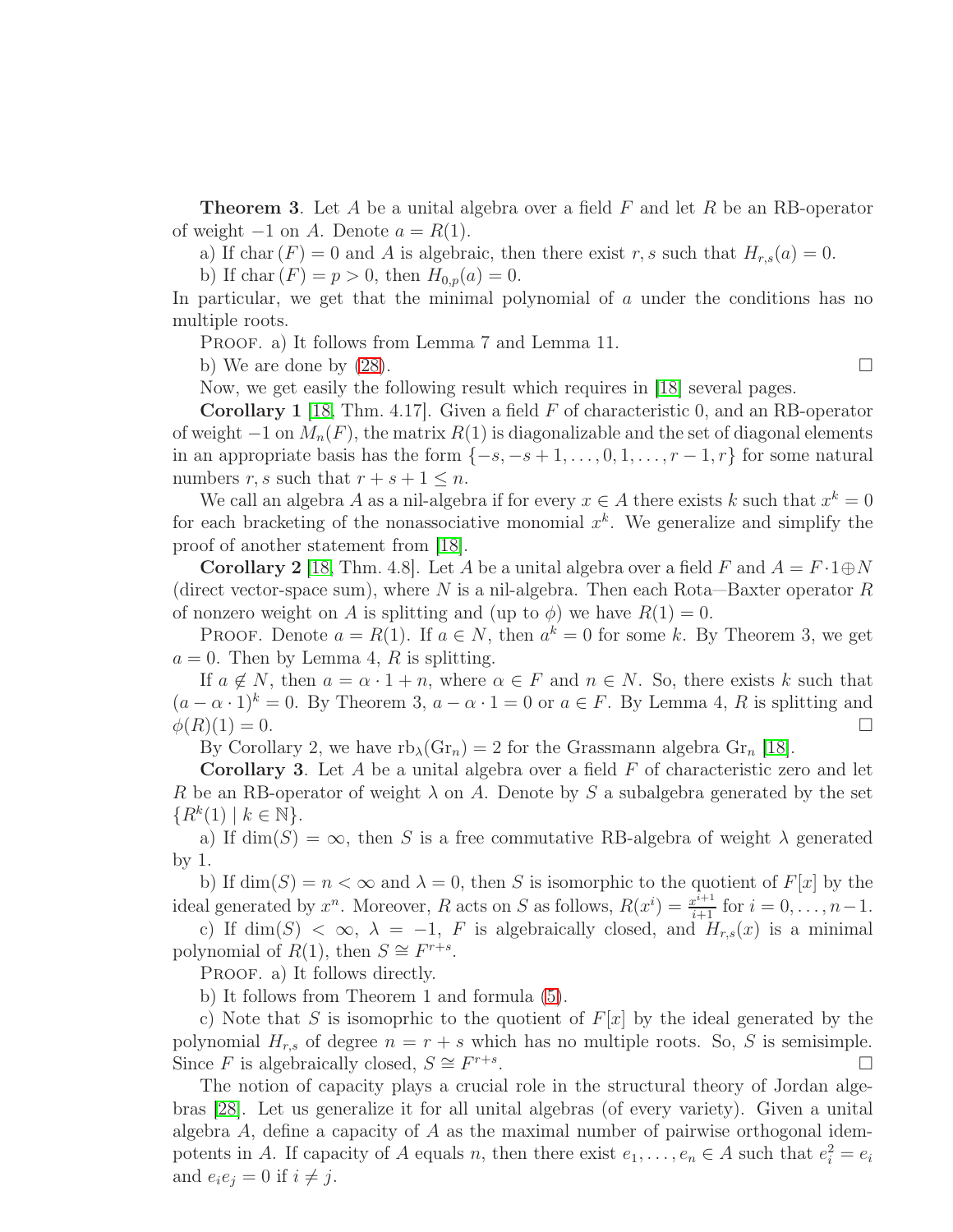**Corollary** 4. Let A be a unital algebraic algebra over an algebraically closed field  $F$ of characteristic zero. If capacity of A equals  $n < \infty$ , then  $rb_{\lambda}(A) \leq 2n$  for  $\lambda \neq 0$ .

PROOF. Let R be an RB-operator of nonzero weight  $\lambda$  on A. By Theorem 1a, there exist k, l such that  $R^k(R + \lambda id)^l = 0$  on A. In particular, it means that the subalgebra S in A generated by the set  $\{R^j(1) \mid j \in \mathbb{N}\}$  is finite-dimensional. By Corollary 3c,  $S \cong F^m$ for some m. Clearly,  $m \leq n$  by the definition of capacity. So, minimal polynomial of  $P(1)$  for every RB-operator P of weight  $\lambda$  on A has degree not greater than n. By the proof of Theorem 1b,  $rb_{\lambda}(A) \leq 2n$ .

## 6 Rota—Baxter-index of different algebras

### 6.1 Sum of fields

Let  $F^n = Fe_1 \oplus Fe_2 \oplus \ldots \oplus Fe_n$  denote a direct sum of n copies of a field F. Here  $e_i^2 = e_i.$ 

Proposition 1.  $\text{rb}_\lambda(F^n) = \begin{cases} 1, & \lambda = 0, \end{cases}$  $n, \lambda \neq 0.$ 

PROOF. For  $\lambda = 0$ , it follows from Corollary 5.7 [\[18\]](#page-21-9).

Let  $\lambda \neq 0$  and let R be an RB-operator of weight  $\lambda$  on  $F^n$ . By the dimensional reasons and the Main Theorem,  $R^k(R + \lambda id)^{n-k} = 0$  for some  $0 \leq k \leq n$ . On the other hand, define R on  $F^n$  as follows:  $R(e_i) = e_{i+1} + \ldots + e_n$ . It is the RB-operator of weight 1 on  $F^n$ . Moreover,  $R^n = 0$  and  $R^{n-1} \neq 0$ .

#### 6.2 Matrix algebra

Let us generalize the RB-operator (M1) on  $M_2(F)$  from [\[18,](#page-21-9) Thm. 4.13] and the RB-operator 1-I on  $M_3(F)$  from [\[14,](#page-20-11) Thm. 3].

**Example 1.** A linear map R defined on  $M_n(F)$  as follows,

$$
R(e_{ij}) = \begin{cases} \sum_{k\geq 1} e_{i+k,j+k}, & i \geq j, \\ -\sum_{k\geq 0} e_{i-k,j-k}, & i < j, \end{cases}
$$

is an RB-operator of weight 1 on  $M_n(F)$ . Moreover,  $R^n(R + id)^{n-1} = 0$  but we have  $(R(R + id))^{n-1} \neq 0$  and  $R^{n}(R + id)^{n-2} \neq 0$ .

The following theorem was stated in [\[18\]](#page-21-9) in the case of  $\lambda = 0$ .

**Theorem 4.** Let F be a field of characteristic zero. Then  $rb_{\lambda}(M_n(F)) = 2n - 1$  for all  $\lambda \in F$ .

PROOF. For  $\lambda = 0$ , it was proved in [\[18\]](#page-21-9).

Let  $\lambda \neq 0$ , we may assume that  $\lambda = 1$ . By Example 1,  $rb_{\lambda}(M_n(F)) \geq 2n - 1$ .

Let R be an RB-operator of weight  $-1$  on  $M_n(F)$ . By the Main Theorem, Spec  $(R) \subset$  $\{0, 1\}$ . So, we extend the action of R to the algebra  $M_n(\bar{F})$ . We want to show that either  $R^{n}(\tilde{R} - id)^{n-1} = 0$  or  $R^{n-1}(R - id)^{n} = 0$ . Thus, it is enough to state this for R over  $\bar{F}$ .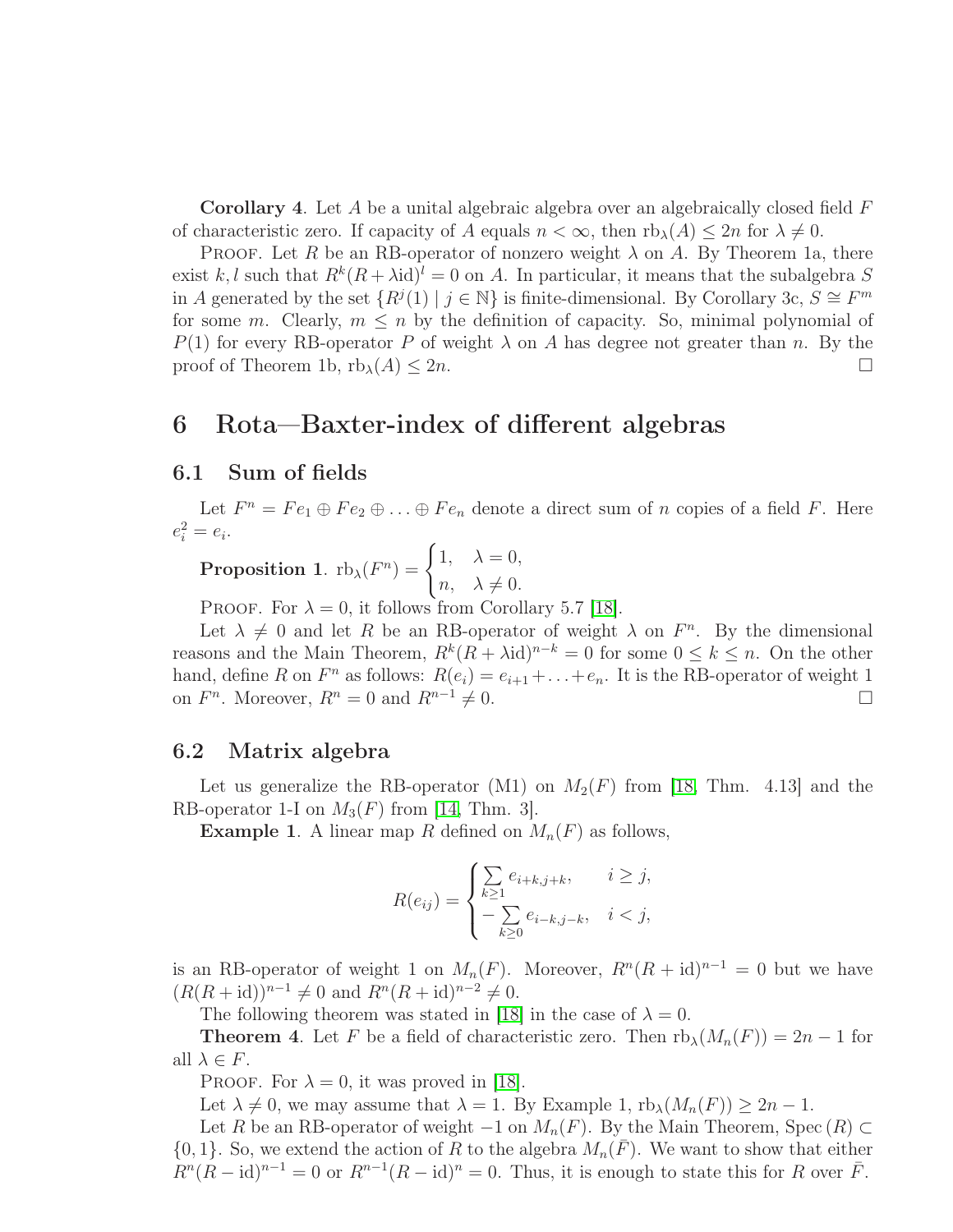Define  $a = R(1)$ . If the degree of the minimal polynomial  $m_t(a)$  of a is less than n, then by Theorem 1,  $(R(R - id))^{n-1} = 0$ , and we are done. Suppose that  $\deg(m_t(a)) = n$ and  $m_t(a)$  coincides with the characteristic polynomial of a. By Corollary 1, a is conjugate to a diagonal matrix  $D = \text{diag}\{-r, -r + 1, \ldots, s - 2, s - 1\}$  with  $r + s = n$ . By Lemma 1 from [\[14\]](#page-20-11), all subspaces  $V_q = \text{Span}\{e_{ij} | i - j = q\}$  are R-invariant. Since all  $V_q$  for  $q \neq 0$ have dimension less or equal to  $n-1$ , we have  $(R(R - id))^{n-1} = 0$  on each of such  $V_q$ . Further,  $V_0$  which is the subalgebra of diagonal matrices from  $M_n(\bar{F})$  has the dimension equal to n. So, either  $R^n = 0$  or  $(R - id)^n$  or  $(R(R - id))^{n-1} = 0$  on  $V_0$ . In any case,  $\text{rb}_{\lambda}(M_n(\overline{F})) = 2n - 1$  as well as of  $M_n(F)$ .

Recall that  $t_n(F)$  denotes the subalgebra of not strictly upper-triangular matrices from  $M_n(F)$ .

**Corollary 5.** Let F be a field of characteristic zero and let  $\lambda \in F$  be nonzero. Then  $\text{rb}_{\lambda}(t_n(F)) = 2n - 1.$ 

PROOF. For simplicity, let  $\lambda = 1$ . The restriction of the RB-operator R from Example 1 on  $t_n(F)$  implies  $rb_\lambda(t_n(F)) \geq 2n-1$ . We may assume that F is algebraically closed, since  $rb_\lambda(t_n(F)) \leq rb_\lambda(t_n(F))$ . If the degree of the minimal polynomial  $m_x(a)$  of  $a = R(1)$  is less than n, we are done by Theorem 1. Suppose that  $deg(m_x(a)) = n$ .

Find  $\psi \in \text{Aut}(M_n(F))$  such that  $R^{(\psi)}(1)$  equals to the  $D = \text{diag}\{-r, -r + 1, \ldots, s - 1\}$ 2, s−1} with  $r+s=n$ . Now, the RB-operator  $P=R^{(\psi)}$  acts on the subalgebra  $\psi(t_n(F))$ . Define  $V_q = \text{Span}\{e_{ij} | i-j = q\}$ . Applying the proof of Lemma 1 from [\[14\]](#page-20-11), we conclude that a subspace  $V_q \cap \psi(t_n(F))$  is P-invariant for every q. It remains to repeat the proof of Theorem 4.  $\Box$ 

**Conjecture 1.** Let F be a field of characteristic zero. Then  $rb_0(t_n(F)) = n$ . Let us extend Conjecture 5.24 from [\[18\]](#page-21-9) on the case of nonzero weight.

Conjecture 2. Let  $A = \bigoplus$ k  $\bigoplus_{i=1} M_{n_i}(F)$  be a semisimple finite-dimensional associative algebra over a field  $F$  of characteristic zero. Then

a) 
$$
rb_0(A) = 2 \max_{i=1,...,k} \{n_i\} - 1.
$$
  
b)  $rb_{\lambda}(A) = \sum_{i=1}^{k} n_i + \max_{i=1,...,k} \{n_i\} - 1$  for nonzero  $\lambda$ .

The following example shows that there exists an RB-operator reaching the bound from Conjecture 2b.

Let  $D_n$  denote the subalgebra of all diagonal matrices in  $M_n(F)$  and  $L_n(U_n)$  the set of all strictly lower (upper) triangular matrices in  $M_n(F)$ .

**Example 2.** We define a triangular-splitting RB-operator R of nonzero weight  $\lambda$  on the algebra  $A = \bigoplus$ k  $\bigoplus_{i=1} M_{n_i}(F)$  with the subalgebras  $A_0 = D, A_- = U, A_+ = L$ , where

$$
D = \bigoplus_{i=1}^{k} D_{n_i}, \quad L = \bigoplus_{i=1}^{k} L_{n_i}, \quad U = \bigoplus_{i=1}^{k} U_{n_i},
$$

and R is defined on  $D \cong F^N$  for  $N = \sum$ k  $i=1$  $n_i$  in the same way as the RB-operator from Example 1. So,  $x^N(x+\lambda)^{n_0-1}=0$  is the minimal polynomial for R. Here  $n_0=\max_{i=1,\dots,k} \{n_i\}.$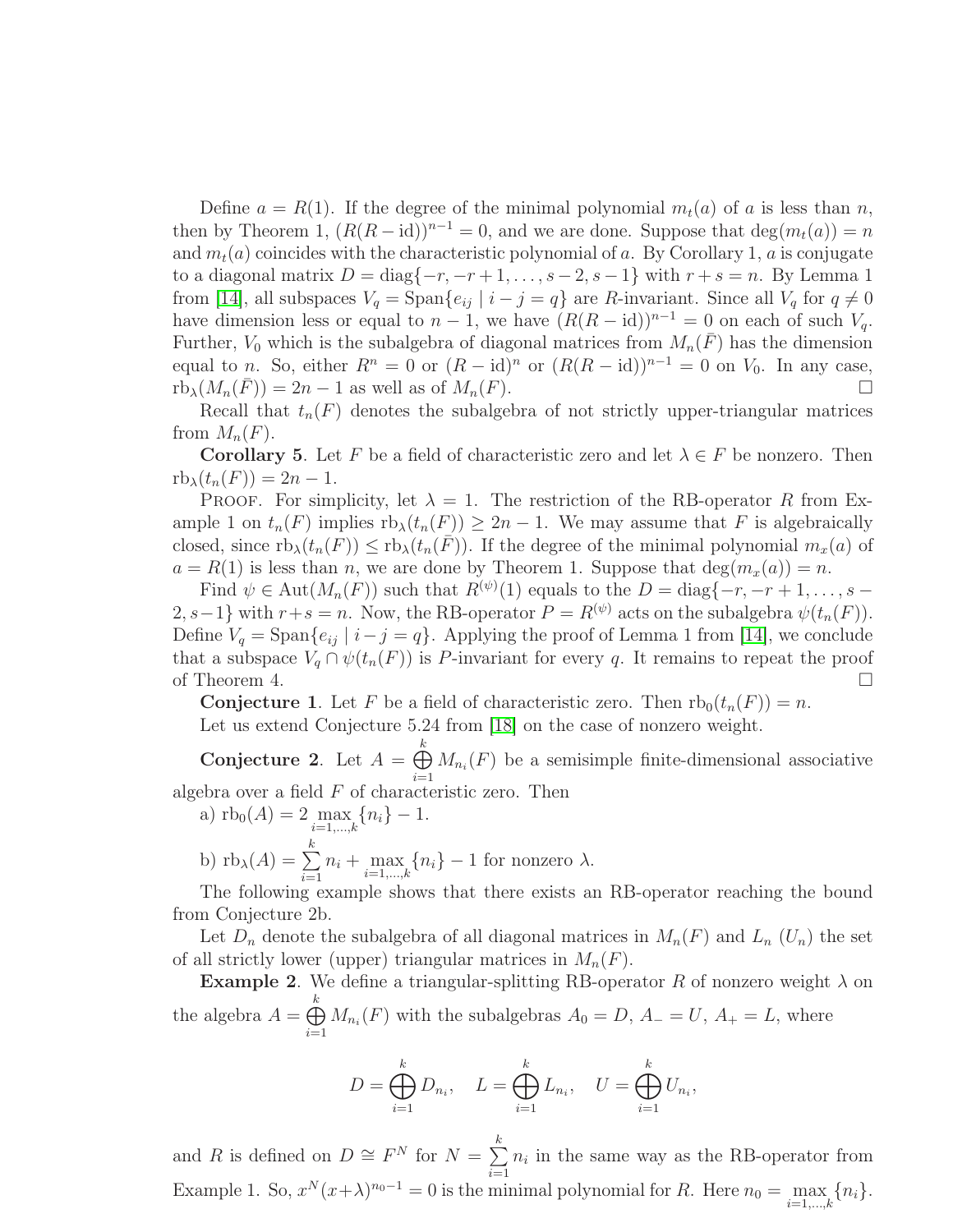#### 6.3 Simple Jordan algebra of a bilinear form

Let  $J = J_{n+1}(f) = F1 \oplus V$  be a direct vector-space sum of F and finite-dimensional vector space V, dim  $V = n > 1$ , and f be a nondegenerate symmetric bilinear form on V. Under the product

$$
(\alpha \cdot 1 + a)(\beta \cdot 1 + b) = (\alpha \beta + f(a, b)) \cdot 1 + (\alpha b + \beta a), \quad \alpha, \beta \in F, \ a, b \in V,
$$
 (29)

the space J is a simple Jordan algebra [\[39\]](#page-22-4). We assume that char  $F \neq 2, 3$ .

Let us choose a basis  $e_1, e_2, \ldots, e_n$  of V such that the matrix of the form f in this basis is diagonal with elements  $d_1, d_2, \ldots, d_n$  on the main diagonal. As f is nondegenerate,  $d_i \neq 0$  for each i.

**Example 3** [\[8\]](#page-20-10). Let  $J_{2n}(f)$ ,  $n \geq 2$ , be the simple Jordan algebra of bilinear form f over an algebraically closed field F with char(F)  $\neq$  2, 3. Let R be a linear operator on  $J_{2n}(f)$  defined by a matrix  $(r_{ij})_{i,j=0}^{2n-1}$  in the basis  $1, e_1, e_2, \ldots, e_n$  with the following nonzero entries

$$
r_{00} = -3, \quad r_{01} = \sqrt{d_1}, \quad r_{10} = -\frac{1}{\sqrt{d_1}}, \quad r_{jj} = -1, \ j = 1, \dots, 2n - 1,
$$

$$
r_{i} = \frac{d_{i+1}}{d_i} \sqrt{-\frac{d_i}{d_{i+1}}}, \quad r_{i+1} = -\sqrt{-\frac{d_i}{d_{i+1}}}, \ i = 2, \dots, 2n - 2.
$$

Then R is an RB-operator of weight 2 on  $J_{2n}(f)$ . Moreover,  $R(R + 2id)^2 = 0$  but  $R(R + 2id) \neq 0$  and  $(R + 2id)^2 \neq 0$ .

**Proposition 2.** Let  $\lambda \in F$  be nonzero and let F be an algebraically closed field with char  $F \neq 2, 3$ . Then  $\text{rb}_{\lambda}(J_n(F)) = \begin{cases} 2, & n \text{ is odd,} \\ 3, & n \text{ is even.} \end{cases}$  $3, n$  is even.

PROOF. When  $n$  is odd, the statement follows from [\[8,](#page-20-10) Thm. 4.1].

Suppose that n is even. By Example 3, we have  $rb_{\lambda}(J_n(F)) \geq 3$ . Since F is algebraically closed, we may assume that all  $d_i$  equal to 1. Let R be an RB-operator of weight  $\lambda$  on  $J_n(F)$ . Assume that R is defined by a matrix  $(r_{ij})_{i,j=0}^n$  in the basis  $1, e_1, e_2, \ldots, e_n$ . Due to the proof of Theorem 4.1 from [\[8\]](#page-20-10), we have the following relations

$$
r_{ii} = -\frac{\lambda}{2}, \quad r_{kl} = -r_{lk}, \quad r_{0i} = zr_{i0},
$$

$$
\sum_{p=1}^{n} \bar{r}_{p0}^{2} = \frac{\lambda^{2}}{4}, \quad \sum_{p=1}^{n} \bar{r}_{pi}^{2} = \bar{r}_{0i}^{2}, \quad \sum_{p=1}^{n} \bar{r}_{pk}\bar{r}_{pl} = \bar{r}_{0k}\bar{r}_{0l}, \quad \sum_{p=1}^{n} \bar{r}_{pi}\bar{r}_{p0} = -\frac{\lambda z}{2}\bar{r}_{0i},
$$

where  $i, k, l > 0$  and  $k \neq l$ , and we have three subcases:

(I)  $z = 1, \bar{r}_{00} = -\lambda/2,$ 

(II) 
$$
z = -1
$$
,  $\bar{r}_{00} = \lambda/2$ ,

(III)  $z = -1, \bar{r}_{00} = -3\lambda/2.$ 

It is easy to check that an RB-operator R from (I) is splitting. Further,  $\phi$  maps RBoperators from (II) to (III) and vice versa. Finally, an RB-operator from (III) satisfies the equation  $R(R + \lambda id)^2 = 0$ .  $2^2 = 0.$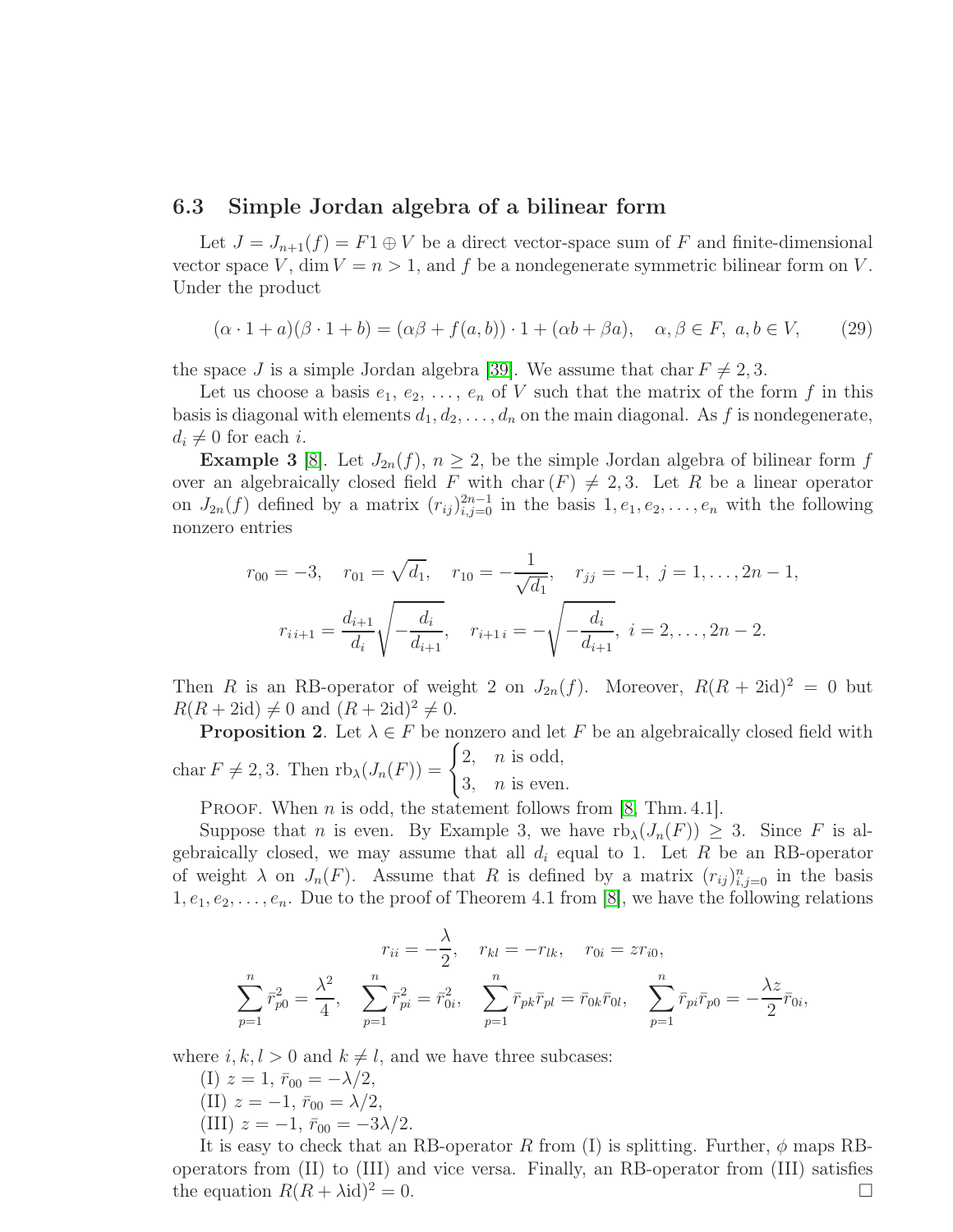#### 6.4 Matrix Cayley—Dickson algebra

Cayley—Dickson algebras are known to be only simple nonassociative alternative finite-dimensional algebras, they are either division algebras or so called split ones. The first ones have only trivial RB-operators  $|8|$ . Let us study the rb( $\lambda$ )-index of the matrix (split) Cayley—Dickson algebra  $C(F)$ , which is simple alternative 8-dimensional algebra.

Recall the definition of the product on  $C(F) = M_2(F) \oplus vM_2(F)$ . We extend the product from  $M_2(F)$  on  $C(F)$  as follows:

$$
a(vb) = v(\bar{a}b), (vb)a = v(ab), (va)(vb) = b\bar{a}, a, b \in M_2(F).
$$
 (30)

Here  $\bar{\ }$  denotes the involution on  $M_2(F)$  which maps a matrix  $a = (a_{ij}) \in M_2(F)$  to the matrix  $\begin{pmatrix} a_{22} & -a_{12} \\ -a_{21} & a_{11} \end{pmatrix}$ .

Given an algebra A with the product  $\cdot$ , define the operations  $\circ$ ,  $[$ ,  $]$  on the space A:

$$
a \circ b = a \cdot b + b \cdot a, \quad [a, b] = a \cdot b - b \cdot a.
$$

We denote the space A endowed with  $\circ$  as  $A^{(+)}$  and the space A endowed with [, ] as  $A^{(-)}$ .

**Lemma 12.** Let  $A$  be an algebra. Then

(a) [\[8\]](#page-20-10) If R is an RB-operator of weight  $\lambda$  on A, then R is an RB-operator of weight  $\lambda$ on  $A^{(\pm)}$ .

(b)  $\text{rb}_{\lambda}(A) \leq \text{rb}_{\lambda}(A^{\pm}).$ 

PROOF. (b) It follows from the definition of  $rb(\lambda)$ -index of an algebra and (a).  $\square$ **Proposition 3.** Let F be an algebraically closed field with char(F)  $\neq 2, 3$ . Then  $\text{rb}_{\lambda}(C(F)) = 3$  for all  $\lambda \in F$ .

PROOF. When  $\lambda = 0$ , it was proved in [\[18,](#page-21-9) Thm. 5.26].

Let  $\lambda \neq 0$ . It is known [\[39,](#page-22-4) p. 57] that  $C(F)^{(+)}$  is isomorphic to the simple Jordan algebra of a bilinear form. By Proposition 2 and Lemma 12b,  $rb<sub>\lambda</sub>(C(F)) < 3$ .

Consider a triangular-splitting RB-operator R of weight 1 on  $C(F)$  with subalgebras  $A_0 = \text{Span}\{e_{11}, e_{22}, ve_{11}, ve_{22}\}, A_+ = \text{Span}\{e_{12}, ve_{12}\}, \text{ and } A_- = \text{Span}\{e_{21}, ve_{21}\}.$  Further,  $R$  is defined on  $A_0$  again as a triangular-splitting RB-operator with subalgebras  $B_0 = \text{Span}\{e_{11}, e_{22}\}, B_+ = \text{Span}\{ve_{1}\}, \text{ and } B_- = \text{Span}\{ve_{22}\}.$  Finally, R is defined on  $B_0 \cong F \oplus F$  as follows:  $R(e_{11}) = e_{22}$ ,  $R(e_{22}) = 0$ . Thus,  $R^2(R + id) = 0$  on the entire  $C(F)$  but  $R^2 \neq 0$  and  $R(R + id) \neq 0$ . So,  $rb_\lambda(C(F)) = 3$ .

# 7 Applications

#### 7.1 Rota—Baxter modules

Let A be an algebra and let R be an RB-operator R of weight  $\lambda$  on A. An A-bimodule M with a linear map  $p: M \to M$  is called a Rota—Baxter bimodule over  $(A, R)$  and simply an  $(A, R)$ -bimodule [\[24\]](#page-21-15), if the following equalities hold for all  $x \in A$  and for all  $m \in M$ ,

<span id="page-16-0"></span>
$$
R(x)p(m) = p(R(x)m + xp(m) + \lambda xm),
$$
  
\n
$$
p(m)R(x) = p(mR(x) + p(m)x + \lambda mx).
$$
\n(31)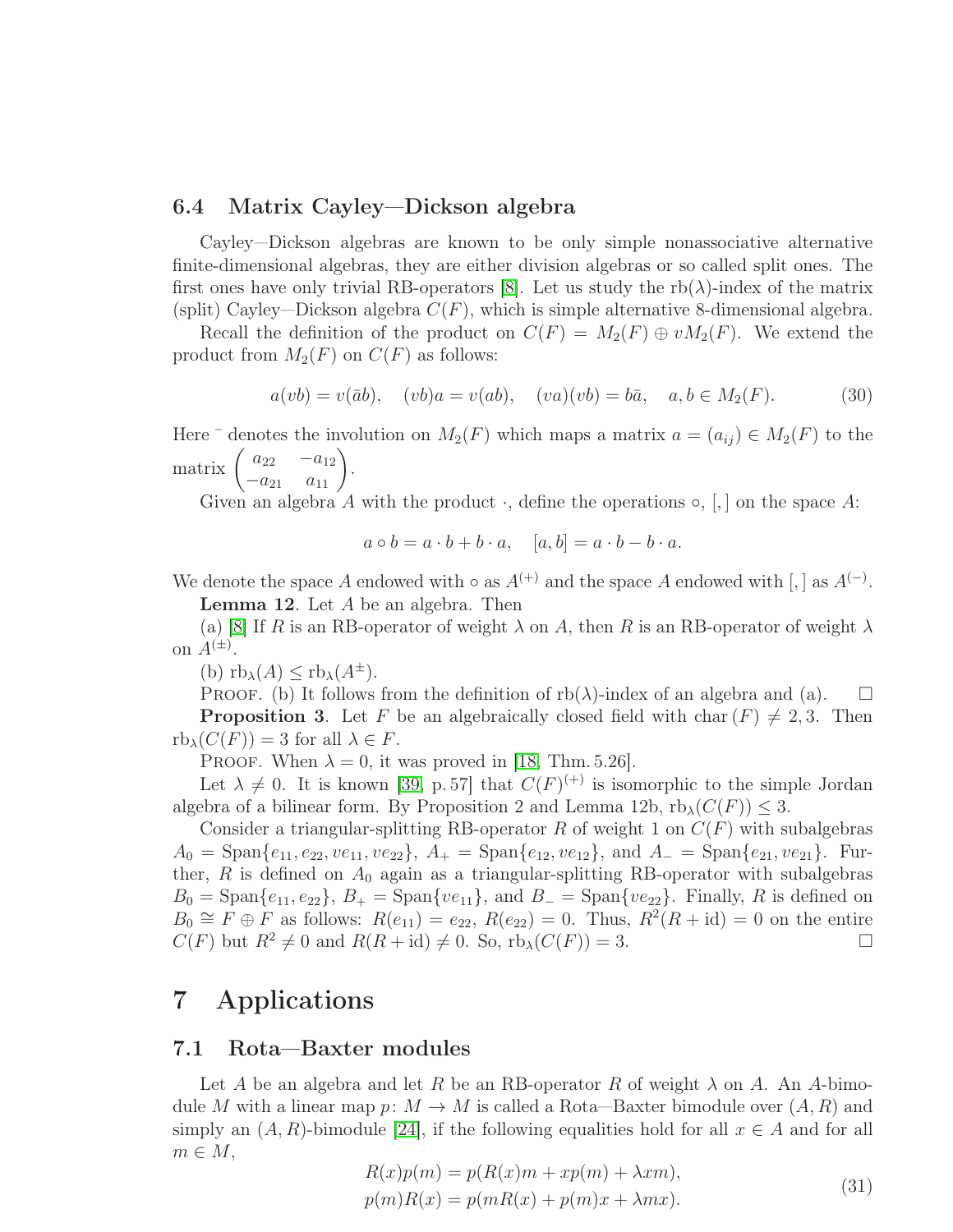We call an  $(A, R)$ -bimodule  $(M, p)$  a unital one, if M is a unital A-bimodule.

The relations [\(31\)](#page-16-0) are equivalent to the condition that  $R + p$  is an RB-operator of weight  $\lambda$  on  $A \ltimes M$ .

**Proposition** 4. Let A be a unital algebraic algebra over a field  $F$  of characteristic zero and let R be an RB-operator of weight  $\lambda$  on A. Also,  $(M, p)$  is a unital  $(A, R)$ -bimodule. Then

a) If  $\lambda = 0$ , then p is nilpotent on M.

b) If  $\lambda \neq 0$ , then there exist s, t such that  $p^{s}(p + \lambda id)^{t} = 0$  on M. So,  $M = M_0 \oplus M_1$ , where  $M_0 = \ker(p^s)$  and  $M_1 = \ker(p + \lambda id)^t$ . For k, l such that  $R^k(R + \lambda id)^l = 0$  define  $A_0 = \text{ker}(R^k)$  and  $A_1 = \text{ker}(R + \lambda \text{id})^l$ . We get that  $(M_i, p)$  is a (not necessary unital)  $(A_i, R)$ -bimodule for  $i = 0, 1$ .

c)  $\text{rb}_{\lambda}(A \ltimes M) \leq 2\text{rb}_{\lambda}(A)$  for all  $\lambda \in F$ .

PROOF. a) By Theorem 1a,  $R + p$  is nilpotent on  $A \ltimes M$ , so p is nilpotent on M.

b) By Theorem 1a, there exist n, m such that  $(R+p)^n(R+p+\lambda id)^m = 0$  on A. So,  $p^{n}(p + \lambda \mathrm{id})^{m} = 0$  on M, and  $M = M_0 \oplus M_1$  for  $M_0 = \mathrm{ker}(p^{s})$  and  $M_1 = \mathrm{ker}((p + \lambda \mathrm{id})^{t}).$ Also, ker $(R+p)^n$  and ker $(R+p+\lambda id)^m$  are subalgebras of  $A \ltimes M$ . It implies that  $(M_0, p)$ is an  $(A_0, R)$ -bimodule and  $(M_1, p)$  is an  $(A_1, R)$ -bimodule.

c) Suppose that  $rb_{\lambda}(A) < \infty$ . Then there exists a minimal n such that for every RB-operator R of weight  $\lambda$  on A one can find  $0 \leq k \leq n$  satisfying the equality  $R^k(R +$  $\lambda$ id)<sup>n-k</sup>(1) = 0. On the one hand,  $n \leq rb_{\lambda}(A)$  by the definition of the RB( $\lambda$ )-index. On the other hand, since  $(R+p)^k(R+\lambda id)^{n-k}(1) = R^k(R+\lambda id)^{n-k}(1) = 0$ , we get  $\text{rb}_\lambda(A) \leq 2n$  by Theorem 1b.

Remark 2. The same result holds if A is a finite-dimensional unital algebra over any field (not necessary of characterstic zero).

#### 7.2 Parameterized Rota—Baxter operators

The study of the parameterized associative Yang—Baxter equation was initiated by A. Polishchuk [\[33\]](#page-22-5) in 2002. Further, the definition of parameterized associative Yang— Baxter equation of weight  $\lambda$  appeared [\[3,](#page-20-15) [12\]](#page-20-5). Given an associative algebra A, a linear map  $r: F \to A \otimes A$  is called a solution of the parameterized associative Yang-Baxter equation of weight  $\lambda$  if the equation

<span id="page-17-0"></span>
$$
r_{13}(z_{13})r_{12}(z_{12}) - r_{12}(z_{12})r_{23}(z_{23}) + r_{23}(z_{23})r_{13}(z_{13}) + \lambda r_{13}(z_{13}) = 0 \tag{32}
$$

holds for all  $z_1, z_2, z_3 \in F$ . Here  $z_{ij} = z_i - z_j$  and given a decomposition  $r(z) = \sum_i a_i \otimes b_i$ ,

$$
r_{12} = \sum a_i \otimes b_i \otimes 1, \quad r_{13} = \sum a_i \otimes 1 \otimes b_i, \quad r_{23} = \sum 1 \otimes a_i \otimes b_i.
$$

It is known [\[12\]](#page-20-5) that a solution r of [\(32\)](#page-17-0) gives rise to a parameterized Rota—Baxter operator R of weight  $\lambda$  on A. More precisely, a linear map  $R: F \otimes A \to A$  is called parameterized Rota—Baxter operator R of weight  $\lambda$  on A if R satisfies the relation

<span id="page-17-1"></span>
$$
R_b(x)R_c(y) = R_c(R_{b-c}(x)y) + R_b(xR_{c-b}(y)) + \lambda R_b(xy),
$$
\n(33)

where  $b, c \in F$  and  $x, y \in A$ . By  $R_b(x)$  we denote the element  $R(b, x) \in A$ .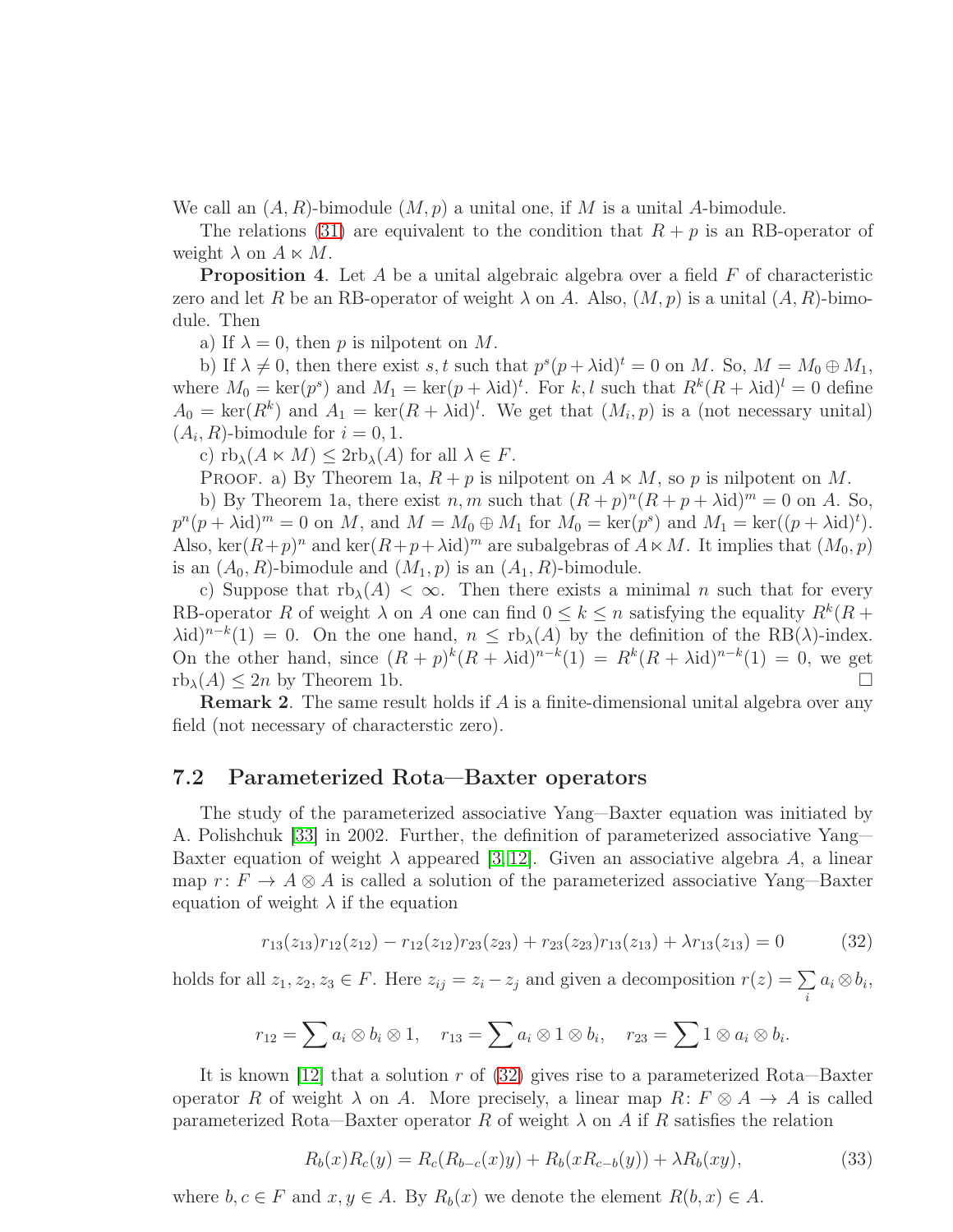So, a parameterized RB-operator R on A is a family of linear operators  $R_b: A \to A$ ,  $b \in F$ . Note that  $R_0$  is a usual RB-operator of weight  $\lambda$  on A.

Let us apply the results of Theorem 1 to get some information about operators  $R_b$ .

**Proposition 5.** Let A be a unital algebraic associative algebra over a field of characteristic zero. Let R be a parameterized RB-operator of weight  $\lambda$  on A. Then

a) If  $\lambda = 0$ , then there exists n such that  $(R_b(1))^n = 0$  for all  $b \in F$ ,

b) If  $\lambda = -1$ , then there exist n, m such that  $H_{n,m}(R_b(1)) = 0$  for all  $b \in F$ .

PROOF. a) By Theorem 1a, there exists n such that  $R_0^n(1) = 0$ . By [\(33\)](#page-17-1), we get  $(R_b(1))^{n+1} = R_b(R_0^n(1)) = 0.$ 

b) Denote  $a = R_0(1)$  and  $c = R_b(1)$ . Note that by [\(33\)](#page-17-1),

$$
R_b(x)R_b(y) = R_b(R_0(x)y + xR_0(y) - xy).
$$

So, the right-hand side has the form  $R_b(Z)$ , where Z is a linear combination of the products involving only the action of  $R_0$ . The same holds for the product of every number of elements  $R_b(x_i)$ . This fact allows us analogously to the formula

$$
(R_0(1))^n = a^n = R_0 \left( \sum_{k=1}^n k! S(n,k) (-1)^{n-k} R_0^{k-1}(1) \right),
$$

from [\[22,](#page-21-3) §3.3.2] to state the fomula

$$
(R_b(1))^n = c^n = R_b \left( \sum_{k=1}^n k! S(n,k) (-1)^{n-k} R_0^{k-1}(1) \right).
$$

Here  $S(n, k)$  denotes a Stirling number of the second kind.

So, if we have an equility  $g(a) = R_0(q(a))$  for some polynomials  $g, q \in F[x]$ , then we may derive the equality  $g(c) = R_b(q(a))$ . In particular, applying Lemma 10, we get

$$
\frac{H_{r,s+1}(a)}{r+s+1} = R_0(H_{r,s}(a)), \quad \frac{H_{r,s+1}(c)}{r+s+1} = R_b(H_{r,s}(a)).
$$

By Theorem 1a and Lemma 11, there exist r, s such that  $H_{r,s}(a) = 0$ . Thus,  $H_{r,s+1}(c) = 0$ , we are done.  $\Box$ 

Suppose that R is a parameterized RB-operator of weight  $\lambda$  on  $M_n(\mathbb{C})$ . So, Proposition 5 says that if  $\lambda = 0$ , then matrices  $R_b(1)$  are nilpotent for all  $b \in F$ . If  $\lambda \neq 0$ , then matrices  $R_b(1)$  are diagonalizable for all  $b \in F$ .

#### 7.3 Derived Rota—Baxter algebras

Let us generalize the following construction already known for different varieties of algebras, see [\[10,](#page-20-12) [22,](#page-21-3) [27\]](#page-21-11).

Let A be an algebra of a variety Var and let R be an RB-operator of weight  $\lambda$  on A. Denote by V the vector space A. We define by induction the algebra  $A_i$ ,  $i \geq 0$ , on V as follows

<span id="page-18-0"></span>
$$
x \circ_0 y = xy,
$$
  
\n
$$
x \circ_{i+1} y = R(x) \circ_i y + x \circ_i R(y) + \lambda x \circ_i y.
$$
\n(34)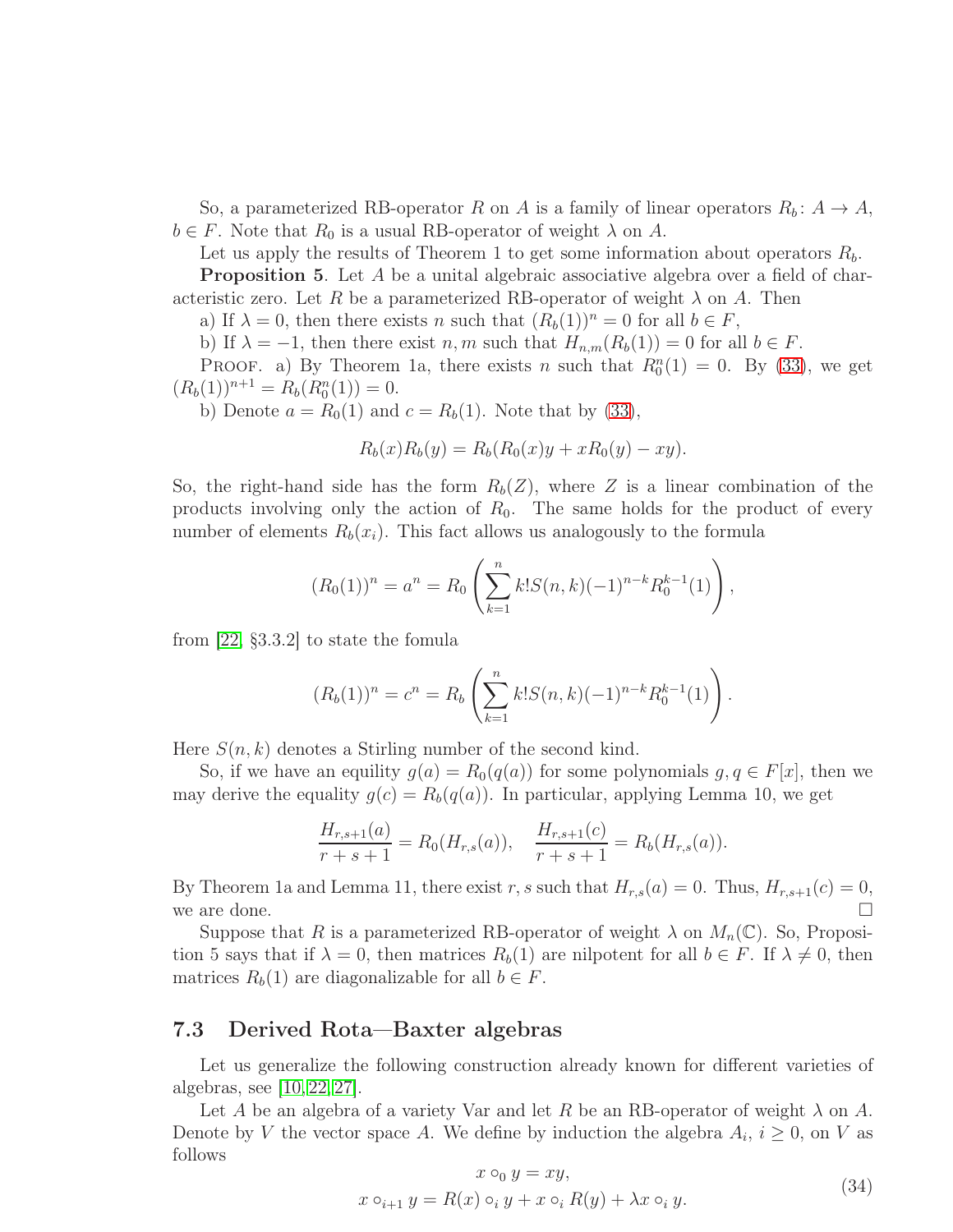It is known [\[5,](#page-20-7) [20\]](#page-21-2) that R is an RB-operator of weight  $\lambda$  on all  $A_i$  and all algebras  $A_i$ belong to the same variety Var. By the definition, R and  $-(R+\lambda id)$  are homomorphisms from  $A_n$  to  $A_{n-1}$ , and we get compositions of such homomorphisms,

$$
\ldots \xrightarrow[n]{R} A_{i+1} \xrightarrow[n]{R} A_i \xrightarrow[n]{R} A_i \xrightarrow[n]{R} A_{i-1} \xrightarrow[n]{R} \cdots \xrightarrow[n]{R} A_0.
$$

Let us call  $A_i$  as the *i*th derived Rota—Baxter algebra of the RB-algebra  $A$ . If there exists a minimal natural number m such that  $A_n \cong A_m$  for all  $n > m$ , then we define the limiting derived algebra  $A_{\infty}$  as  $A_m$ . Otherwise,  $A_{\infty}$  is not defined.

The following result generalizes Corollary 4.10 from [\[27\]](#page-21-11) in the case of weight zero.

**Proposition 6.** Let A be a unital algebraic algebra over a field  $F$  of characteristic zero. Let R be an RB-operator of weight  $\lambda$  on A. Then  $A_{\infty}$  is well-defined.

a) If  $\lambda = 0$ , then  $A_{\infty}$  has trivial product.

b) If  $\lambda \neq 0$ , then  $A_{\infty} \cong \ker(R^n) \oplus \ker(R + \lambda id)^n$  for sufficiently big n.

PROOF. a) By Theorem 1, we know that  $R^n = 0$  for some natural n. By [\(34\)](#page-18-0), we get

$$
x \circ_k y = \sum_{i=0}^k {k \choose i} R^i(x) R^{k-i}(y).
$$
 (35)

Thus,  $x \circ_i y = 0$  for all  $i \geq 2n - 1$ .

b) By Theorem 1, there exists n such that  $R^{n}(R + \lambda id)^{n} = 0$ . So, ker $(R^{n})$  and  $\ker(R + \lambda id)^n$  are ideals in  $A_t$  for all  $t \geq n$  as kernels of the homomorphisms. So,  $A_t = \ker(R^n) \oplus \ker(R + \lambda id)^n$  for all  $t \geq n$ . It remains to note that R is invertible on  $\ker(R + \lambda id)^n$  as well as  $R + \lambda id$  on  $\ker(R^n)$ . Thus,

$$
\langle \ker(R^n), \circ_s \rangle \cong \langle \ker(R^n), \circ_n \rangle
$$
,  $\langle \ker(R + \lambda id)^n, \circ_s \rangle \cong \langle \ker(R + \lambda id)^n, \circ_n \rangle$ 

for all  $s \geq 0$ . It implies that  $A_t \cong A_n$  for all  $t \geq n$ .

**Remark 3.** The same result holds if A is a finite-dimensional unital algebra over any field (not necessary of characterstic zero).

**Question**. Let  $A = M_n(F)$ . What is a minimal m such that  $A_m$  has trivial product for every RB-operator  $R$  of weight zero on  $A$ ?

### Acknowledgements

Author is grateful to the participants of the scientific seminar in Altai State Pedagogical University (Barnaul) for the helpful discussion. Author is thankful to P. Kolesnikov for the helpful remarks.

Author is supported by the Program of fundamental scientific researches of the Siberian Branch of Russian Academy of Sciences, I.1.1, project 0314-2019-0001.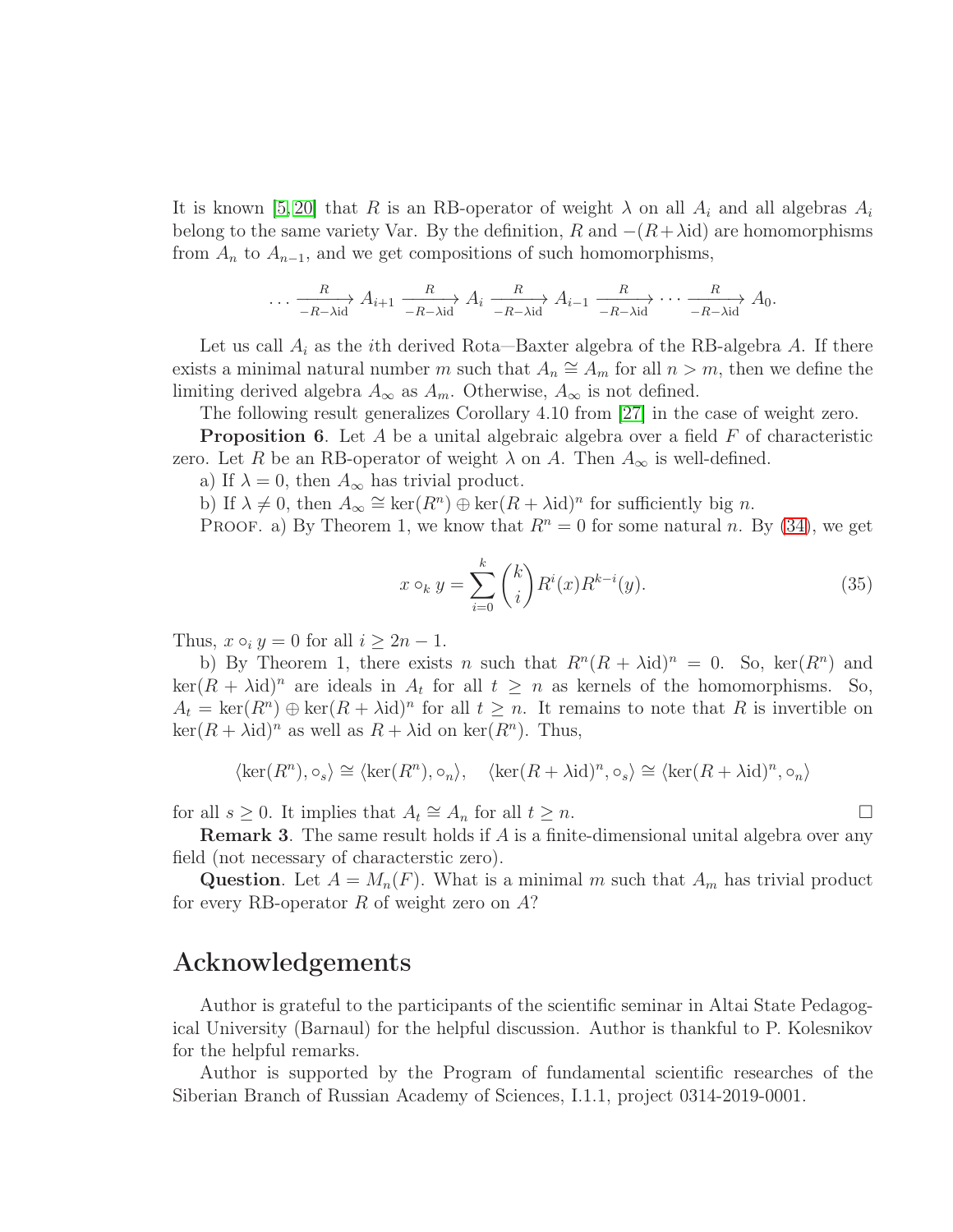### <span id="page-20-3"></span>References

- <span id="page-20-9"></span>[1] M. Aguiar, Pre-Poisson algebras, Lett. Math. Phys. 54 (2000) 263–277.
- <span id="page-20-15"></span>[2] M. Aguiar, Infinitesimal Hopf algebras, Contemp. Math. 267 (2000) 1–30.
- <span id="page-20-1"></span>[3] C. Anghel, On a class of Rota-Baxter operators with geometric origin, AIP Conference Proc., vol. 2075 (1) (2019), 5 p.
- <span id="page-20-7"></span>[4] F.V. Atkinson, Some aspects of Baxter's functional equation, J. Math. Anal. Appl. 7 (1963) 1–30.
- <span id="page-20-0"></span>[5] C. Bai, O. Bellier, L. Guo, X. Ni, Splitting of operations, Manin products, and Rota—Baxter operators, Int. Math. Res. Notices 3 (2013) 485–524.
- <span id="page-20-4"></span>[6] G. Baxter, An analytic problem whose solution follows from a simple algebraic identity, Pacific J. Math. 10 (1960) 731–742.
- <span id="page-20-10"></span>[7] A.A. Belavin, V.G. Drinfel'd. Solutions of the classical Yang—Baxter equation for simple Lie algebras, Funct. Anal. Appl. (3) 16 (1982) 159–180.
- <span id="page-20-13"></span>[8] P. Benito, V. Gubarev, A. Pozhidaev, Rota—Baxter operators on quadratic algebras, Mediterr. J. Math. 15 (2018), 23 p. (N189).
- <span id="page-20-12"></span>[9] T.A. Bolotina, V.Yu. Gubarev, Rota—Baxter operators on the simple Jordan superalgebra  $D_t$  (submitted, in Russian), 15 p.
- <span id="page-20-2"></span>[10] D. Burde, V. Gubarev, Rota–Baxter operators and post-Lie algebra structures on semisimple Lie algebras, Commun. Algebra (5) 47 (2019), 2280–2296.
- <span id="page-20-5"></span>[11] P. Cartier, On the structure of free Baxter algebras, Adv. Math. 9 (1972) 253–265.
- <span id="page-20-8"></span>[12] K. Ebrahimi-Fard, Rota-Baxter Algebras and the Hopf Algebra of Renormalization, Ph.D. Thesis, University of Bonn, 2006.
- [13] I.Z. Golubchik, V.V. Sokolov, Generalized operator Yang-Baxter equations, integrable ODEs and nonassociative algebras, J. Nonlinear Math. Phys. (2) 7 (2000) 184–197.
- <span id="page-20-11"></span>[14] M. Goncharov, V. Gubarev, Rota—Baxter operators of nonzero weight on the matrix algebra of order three, Linear Multilinear Algebra (accepted), doi: 10.1080/03081087.2020.1751036.
- <span id="page-20-14"></span><span id="page-20-6"></span>[15] M. Goncharov, V. Gubarev, Double Lie algebras of a nonzero weight (submitted), [arXiv:2104.13678,](http://arxiv.org/abs/2104.13678) 24 p.
- [16] M.E. Goncharov, P.S. Kolesnikov. Simple finite-dimensional double algebras, J. Algebra 500 (2018) 425–438.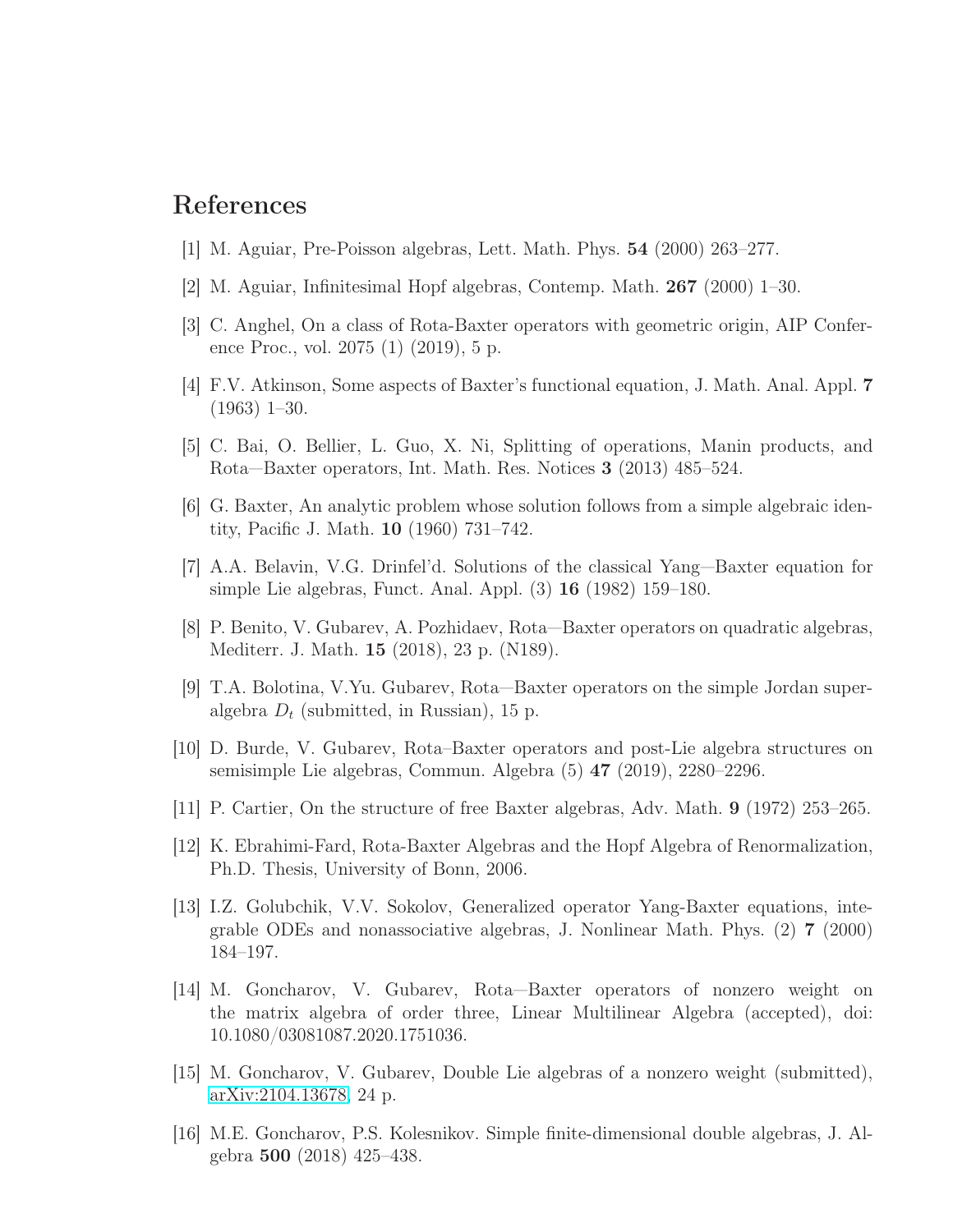- <span id="page-21-10"></span><span id="page-21-9"></span>[17] V. Gubarev, Rota—Baxter operators of weight zero on simple Jordan algebra of Clifford type, Sib. Electron. Math. Reports 14 (2017) 1524–1532.
- <span id="page-21-12"></span>[18] V. Gubarev, Rota—Baxter operators on unital algebras, Mosc. Math. J. (2) 21 (2021) 325–364.
- <span id="page-21-2"></span>[19] V. Gubarev, An example of a simple double Lie algebra, Sib. Electron. Math. Reports, (2) 18 (2021), 834–844.
- <span id="page-21-13"></span>[20] V. Gubarev, P. Kolesnikov, Embedding of dendriform algebras into Rota—Baxter algebras, Cent. Eur. J. Math. (2) 11 (2013) 226–245.
- <span id="page-21-3"></span>[21] F. Guil, Banach-Lie groups and integrable systems, Inverse Problems 5 (1989) 559– 571.
- [22] L. Guo, An Introduction to Rota—Baxter Algebra. Surveys of Modern Mathematics, vol. 4, International Press, Somerville (MA, USA); Higher education press, Beijing, 2012.
- <span id="page-21-15"></span><span id="page-21-4"></span>[23] L. Guo and W. Keigher, Baxter algebras and shuffle products, Adv. Math., 150 (2000) 117–149.
- [24] L. Guo and Z. Lin, Representations and modules of Rota—Baxter algebras, preprint (2015), [arXiv:1905.01531,](http://arxiv.org/abs/1905.01531) 28 p.
- <span id="page-21-8"></span><span id="page-21-5"></span>[25] P.S. Kolesnikov, Homogeneous averaging operators on simple finite conformal Lie algebras, J. Math. Phys. 56 (2015), 071702, 10 p.
- <span id="page-21-11"></span>[26] E.I. Konovalova, Double Lie algebras, PhD thesis, Samara State University, 2009. 189 p. (in Russian).
- [27] X.X. Li, D.P. Hou, and C.M. Bai, Rota-Baxter operators on pre-Lie algebras, J. Nonlinear Math. Phys. (2) 14 (2007) 269–289.
- <span id="page-21-14"></span><span id="page-21-0"></span>[28] K. McCrimmon, A taste of Jordan algebras, Universitext, Springer-Verlag, New York, 2004.
- [29] J.B. Miller, Some properties of Baxter operators, Acta Math. Acad. Sci. Hungar. 17 (1966), 387–400.
- <span id="page-21-1"></span>[30] A. Odesskii, V. Rubtsov, V. Sokolov. Double Poisson brackets on free associative algebras, in: Noncommutative birational geometry, representations and combinatorics, Contemp. Math. 592 (2013) 225–239, Amer. Math. Soc., Providence, RI.
- <span id="page-21-6"></span>[31] Y. Pan, Q. Liu, C. Bai, L. Guo, PostLie algebra structures on the Lie algebra  $sl(2,\mathbb{C}),$ Electron. J. Linear Algebra 23 (2012) 180–197.
- <span id="page-21-7"></span>[32] J. Pei, C. Bai, and L. Guo, Rota-Baxter operators on  $sl(2,\mathbb{C})$  and solutions of the classical Yang-Baxter equation, J. Math. Phys. 55 (2014), 021701, 17 p.